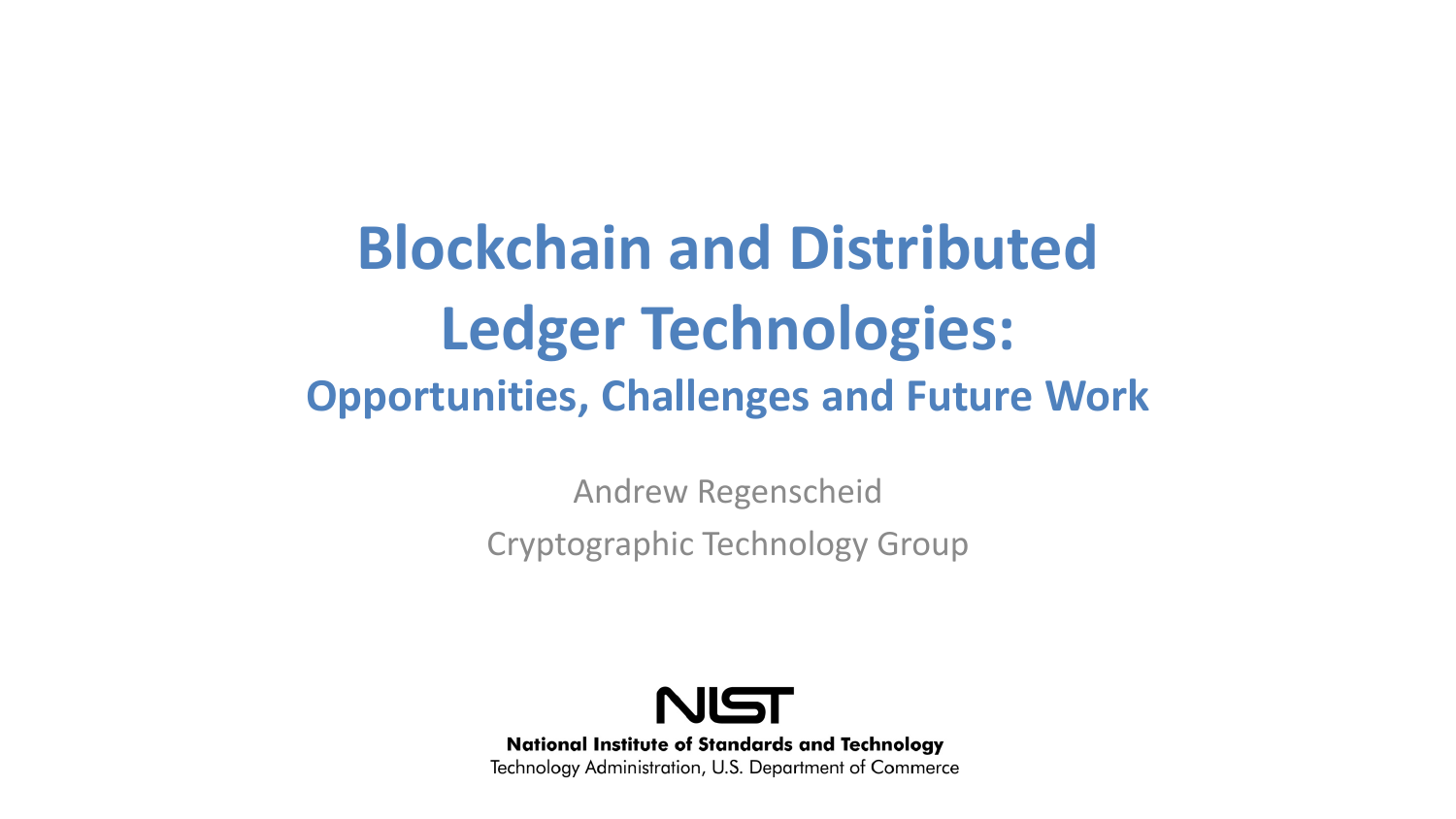# Cryptographic Technology Group

#### **Mission:**

Research, develop, engineer, and standardize cryptographic algorithms, methods, and protocols.

#### **Goal:**

Promote the adoption of strong cryptography through fundamental research, and the development of standards, guidelines, tools and metrics.

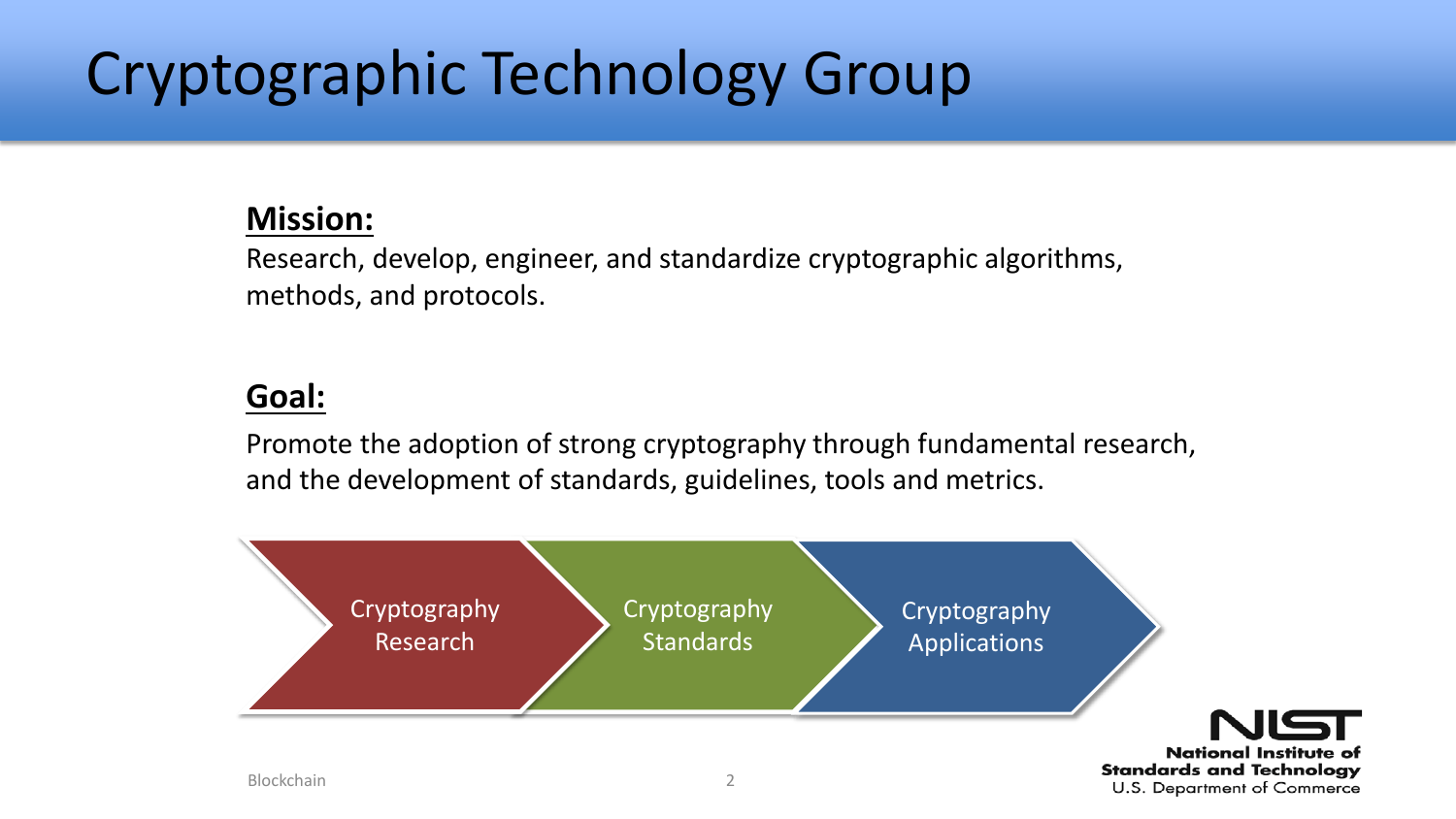## Blockchain is…

### A **distributed ledger** which is:

- *Decentralized*
- *Peer-to-peer*
- *Tamper-evident/resistant*



• *Synchronized through consensus*

**Facilitate transactions between mutually-distrusting entities without the need for a trusted arbiter**

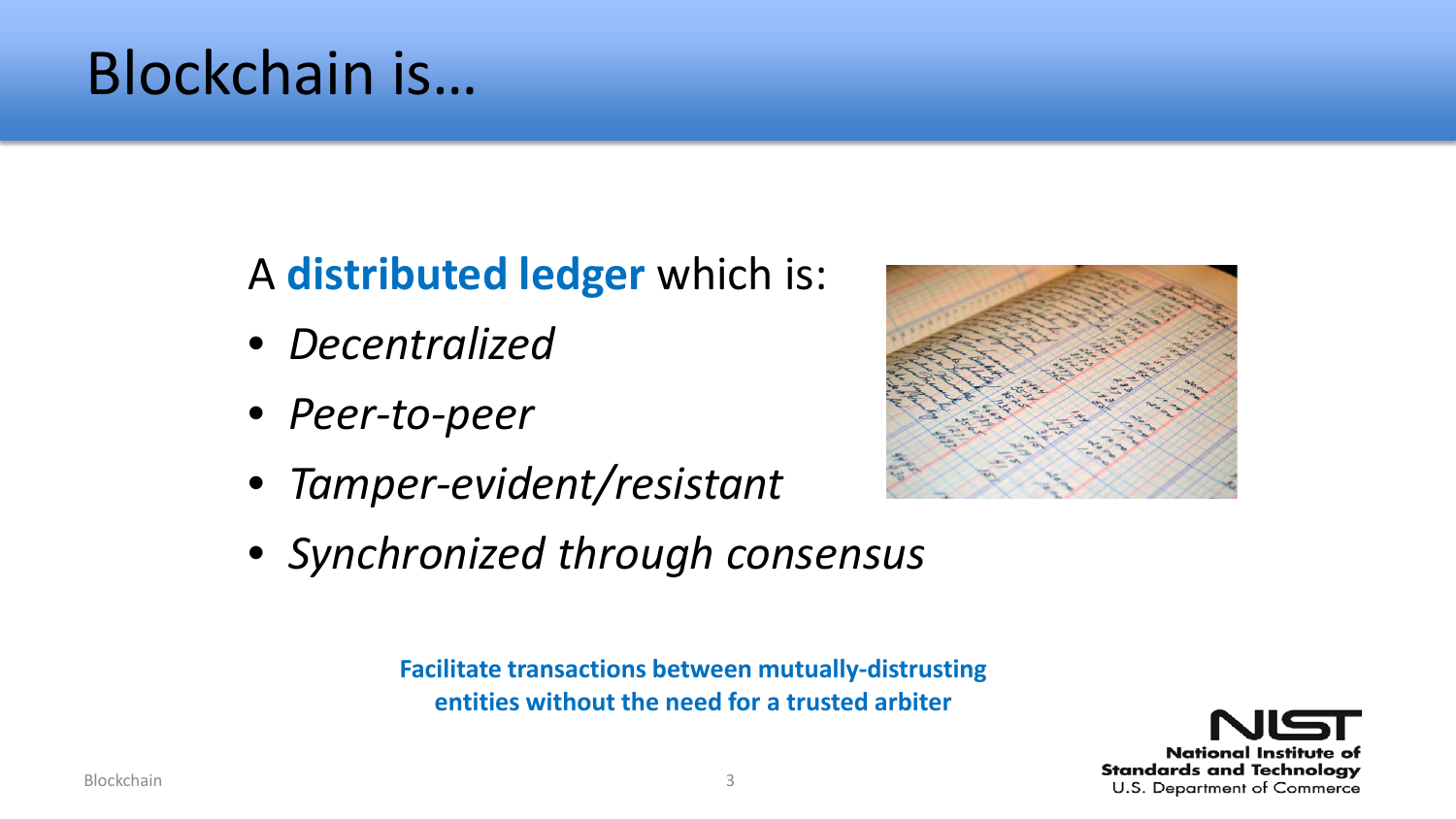## Hash Chain



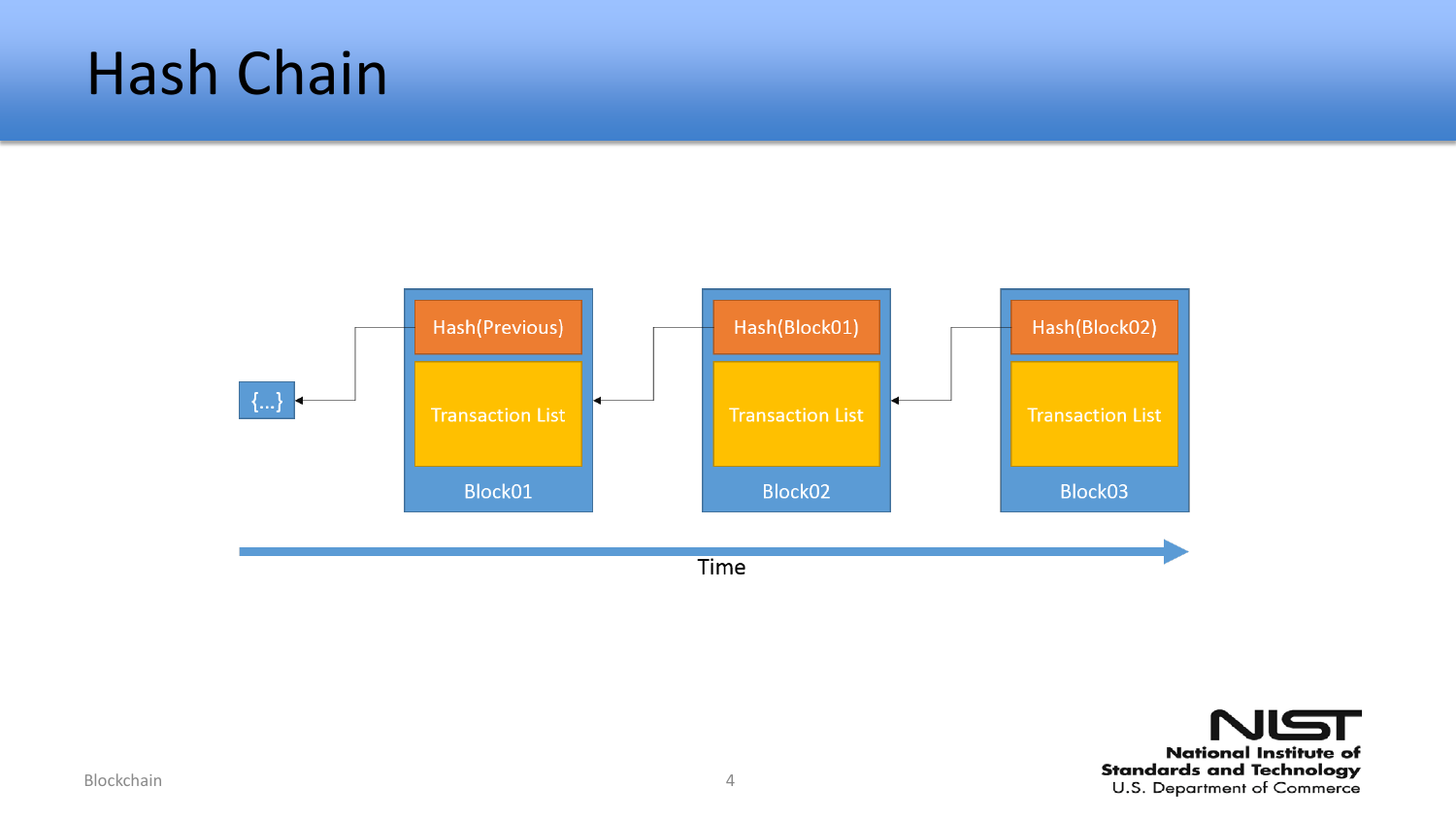## Permissionless Blockchains

#### **Characteristics:**

- Participation open to the **public**
- **Peer-to-peer** transactions
- Typically tied to **cryptocurrency**
- Fully **decentralized**

#### **Challenges:**

• **Privacy** and **scaling**

#### *Permissionless blockchains are a disruptive technology that can dramatically change how we conduct business activities.*

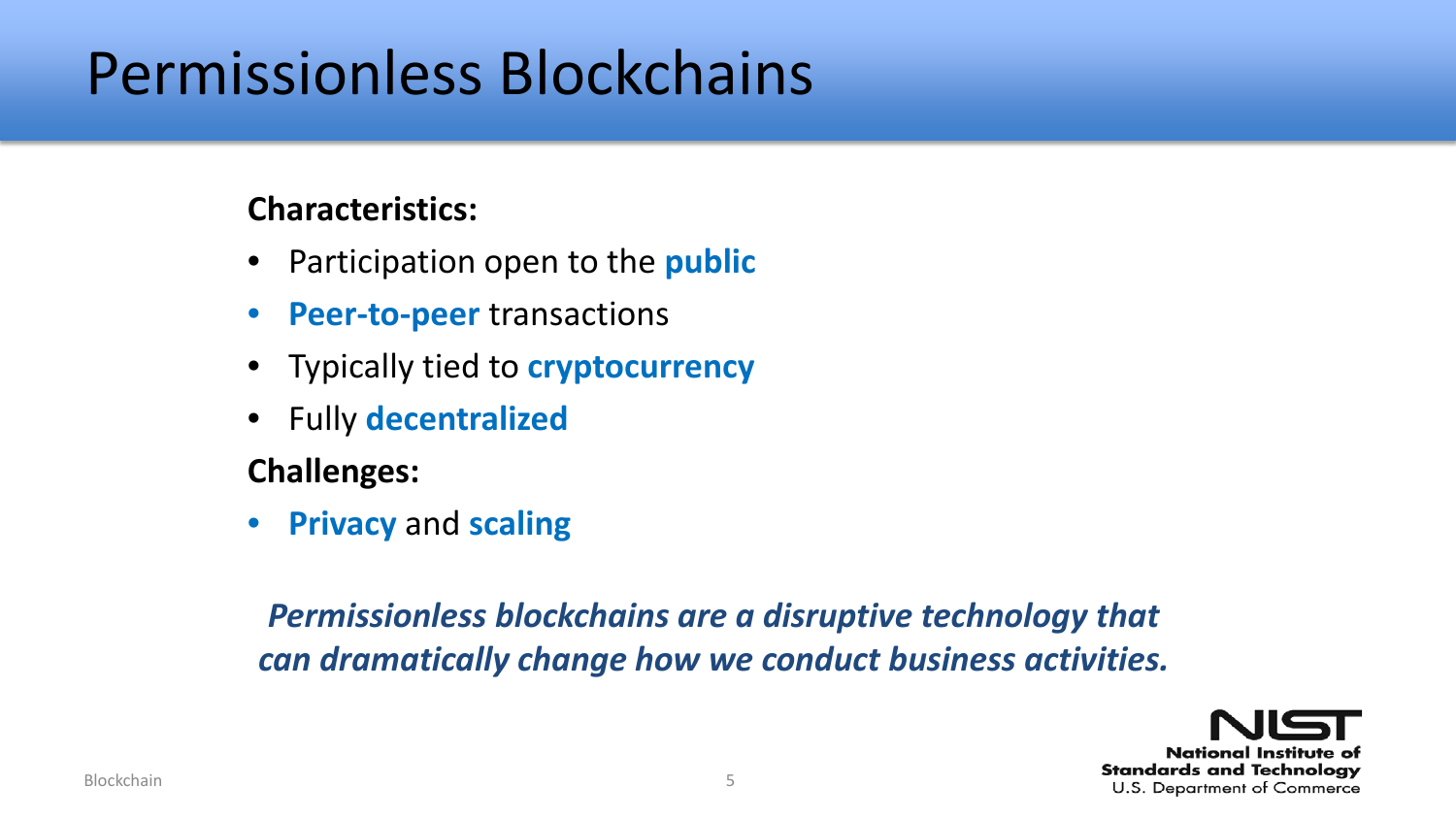## Permissioned Blockchains

#### **Characteristics:**

- Participation can be **private** and/or **controlled**
- **Trusted** participants
- More **efficient** than many public blockchains
- Can support **privacy** and **confidentiality** in transaction

#### **Challenges:**

• Some level of **centralized trust** through governing authority

*Permissioned blockchains may lead to cost-savings, workflow improvements, automation and improved auditing with current business processes.*

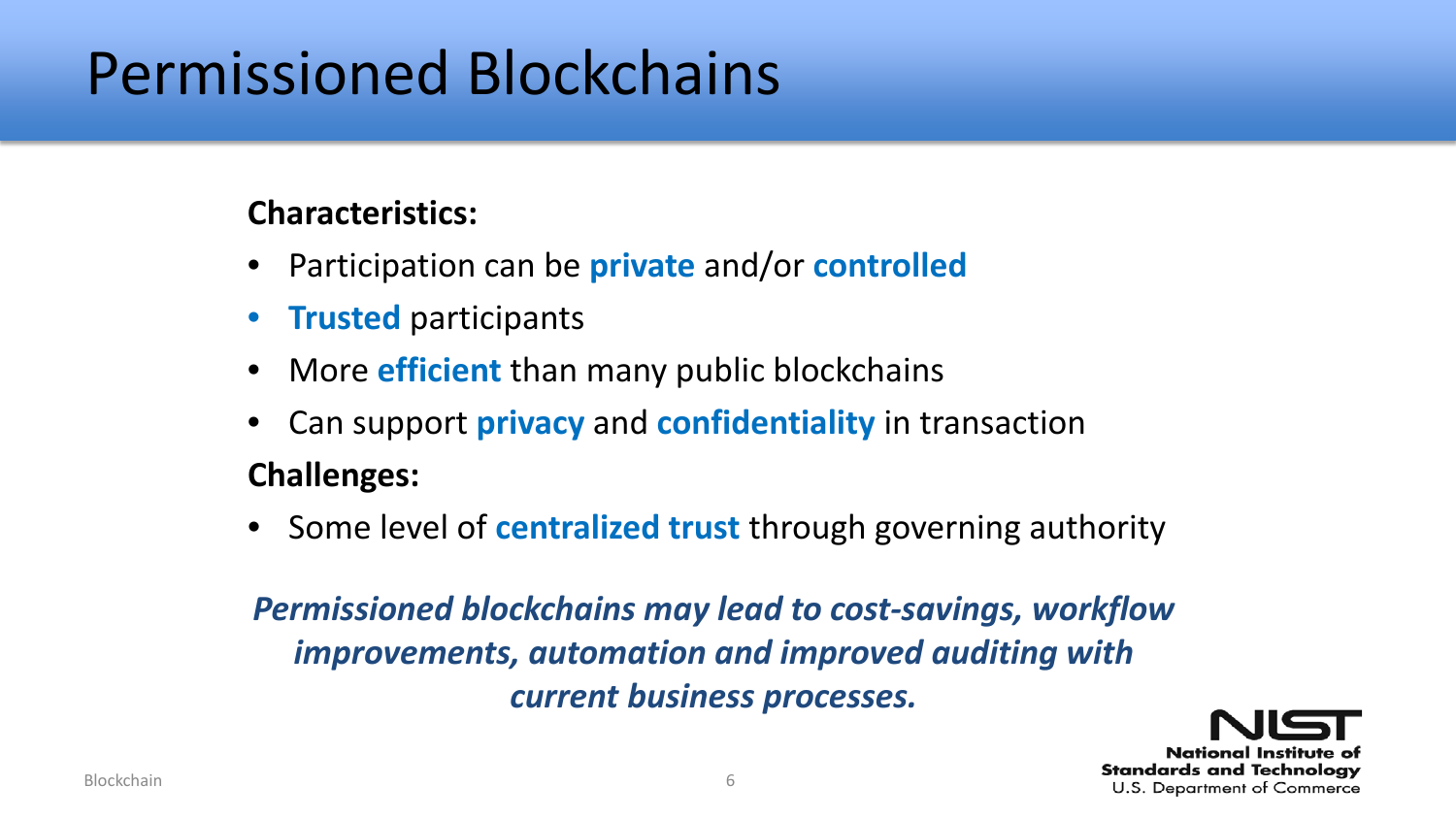### Use Cases

- Financial Services
- Data/Asset Registries
- Provenance/Supply Chain
- Identity management
- Voting
- ….

#### *The list goes on and on…*

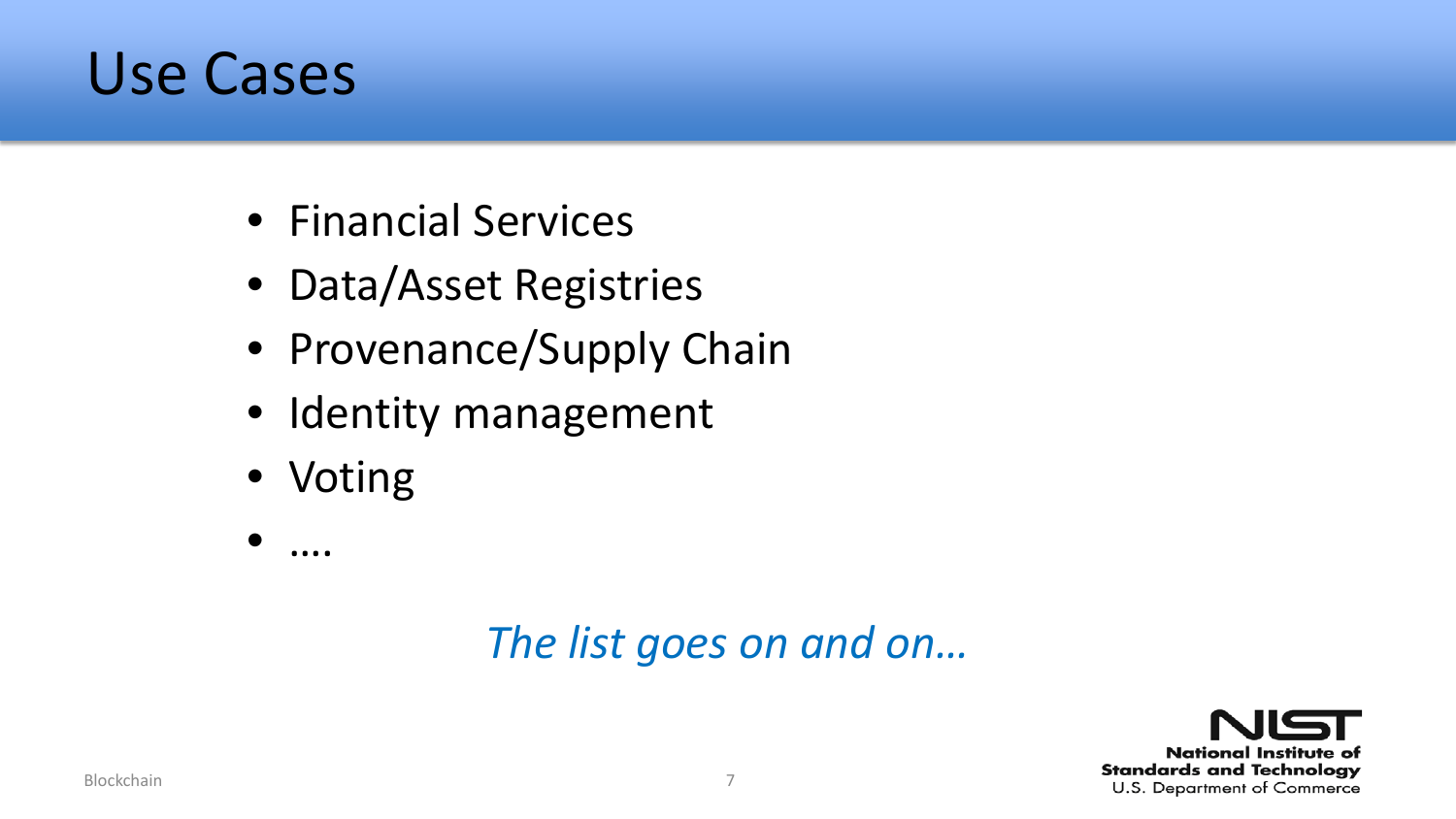## Areas for Further Research

- Security
- Privacy
- Scalability
- Consensus Algorithms
- Quantum-Resistance

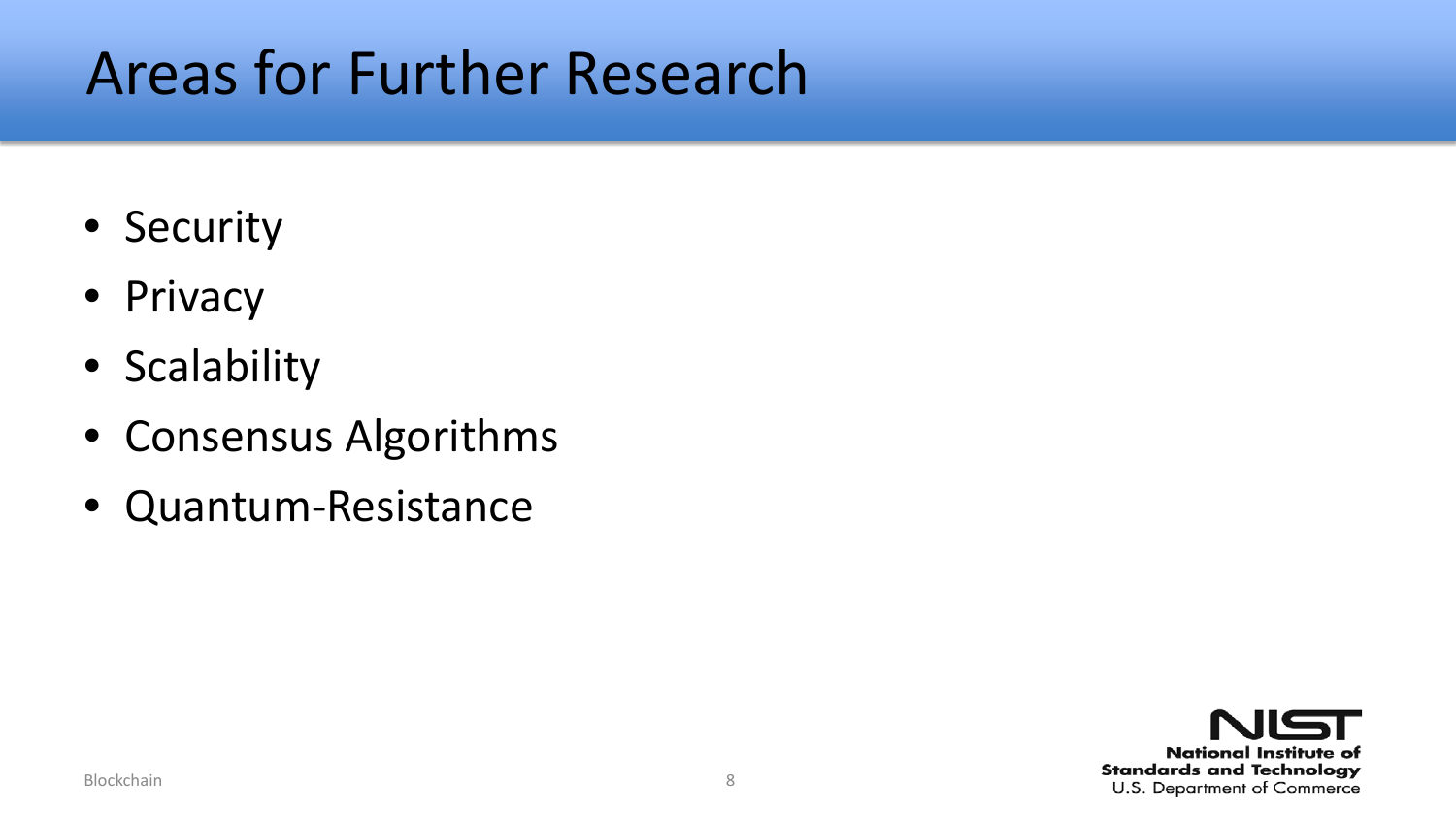## Standards

- Active Standardization Efforts
	- International Standards: ISO, IEEE
	- National Standards: ANS X9
	- Industry Consortia: Hyperledger, W3C
- Current and future work items
	- Terminology and taxonomy
	- Use cases
	- Blockchain interoperability
	- Primitives and building blocks

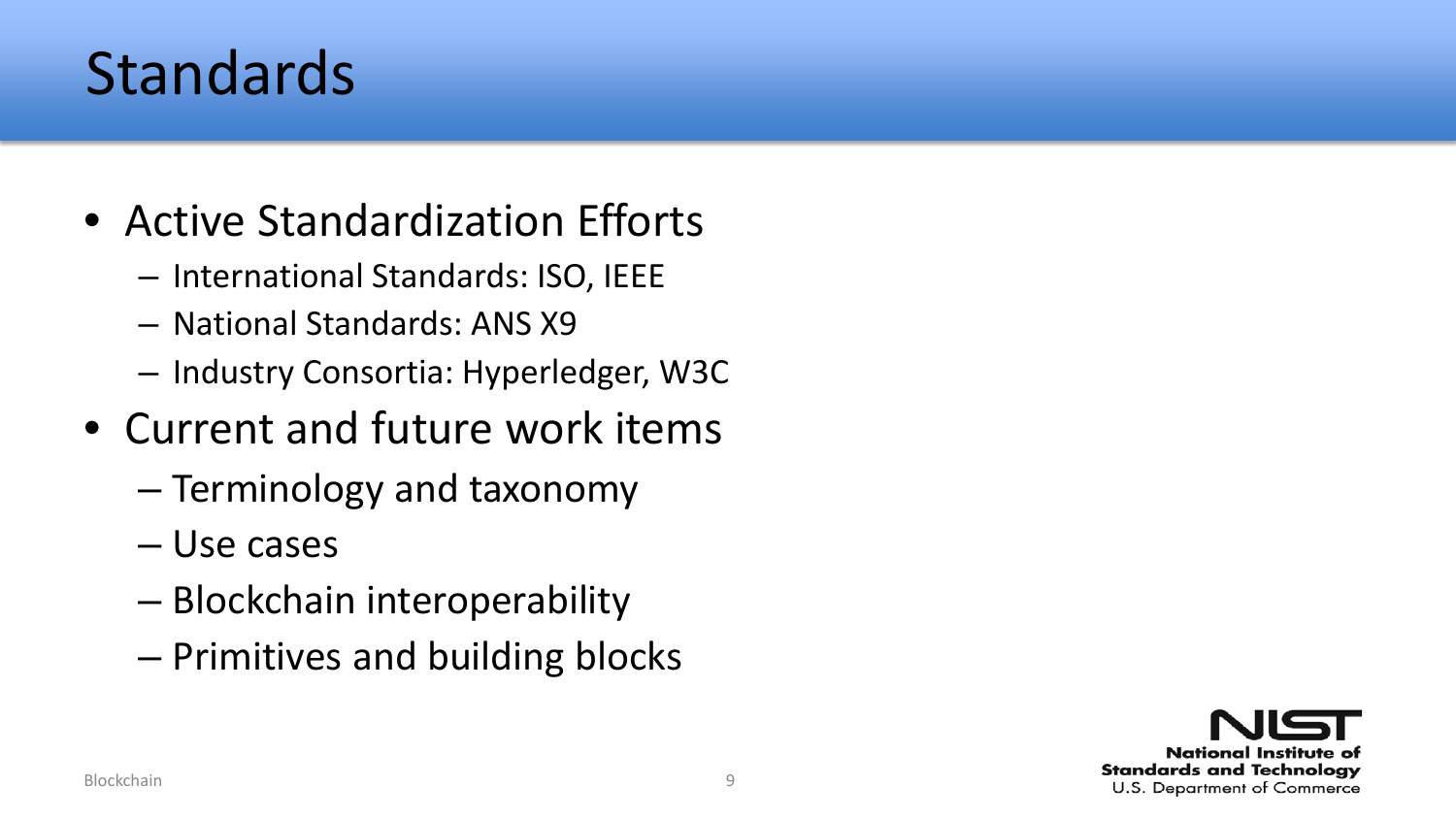## Cryptographic Primitives

- Foundations in existing cryptographic standards
	- Hash functions
	- Digital signature algorithms
- Potential for future work on:
	- Ring signatures
	- Threshold signatures
	- Bit commitment schemes
	- Zero knowledge proof techniques
	- Multiparty Computation
	- Quantum-resistant algorithms

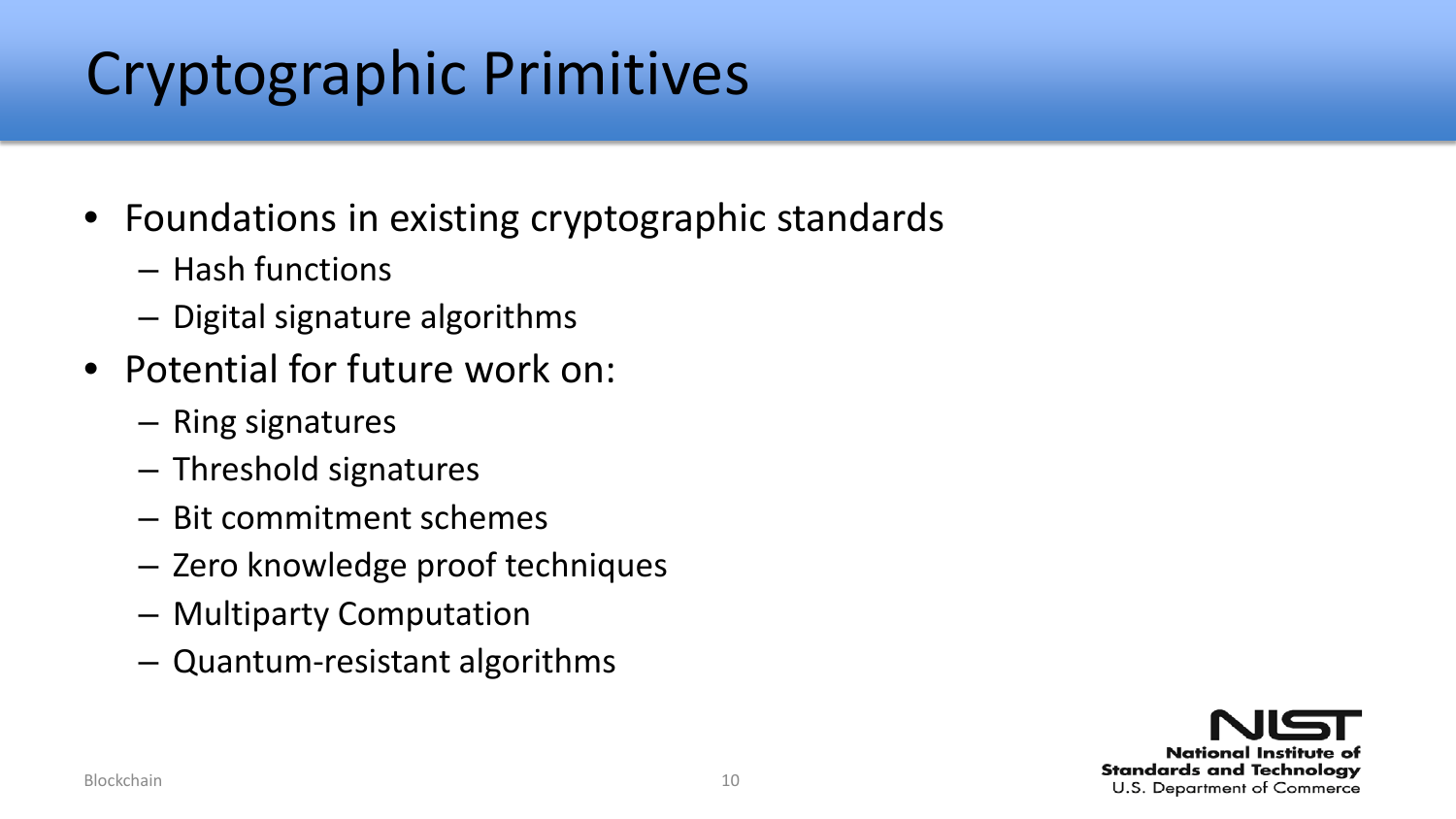## Operational Considerations

- Deployment and operational security best practices for nodes and private blockchains
- Identity and Access Management-Particularly for Permissioned **Blockchains**
- Security of wallets and user/transactional identities and credentials
- Mitigating risks associated with irreversible transactions



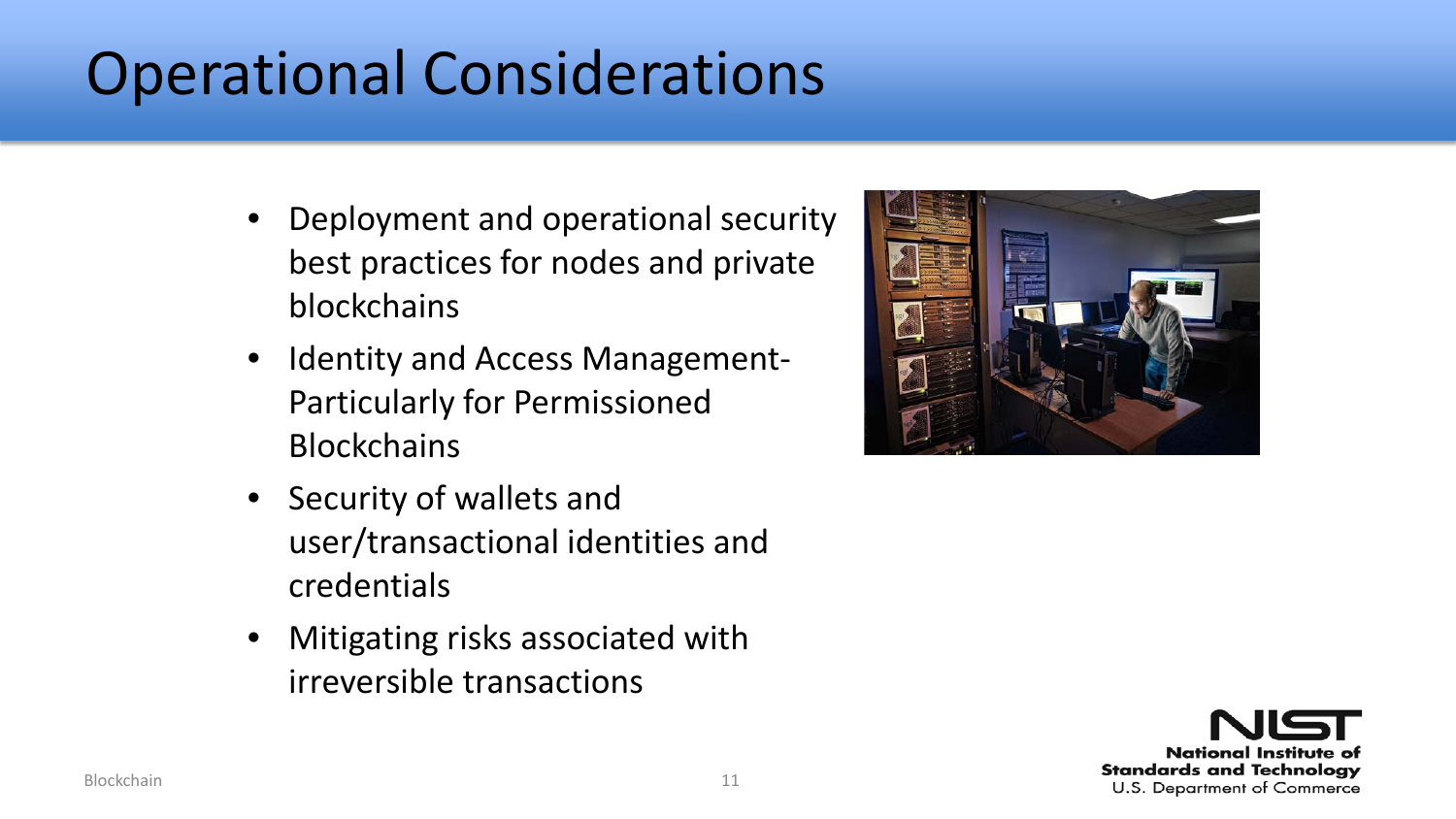## NIST Activities

- Established internal testbed to explore blockchain technologies and use cases
- Participation in standards activities
- Investigating blockchain use cases



- Co-hosted "*Blockchain and Healthcare Workshop*" with HHS in 2016
- Foundational research in blockchain architectures, taxonomies, and cryptographic primitives

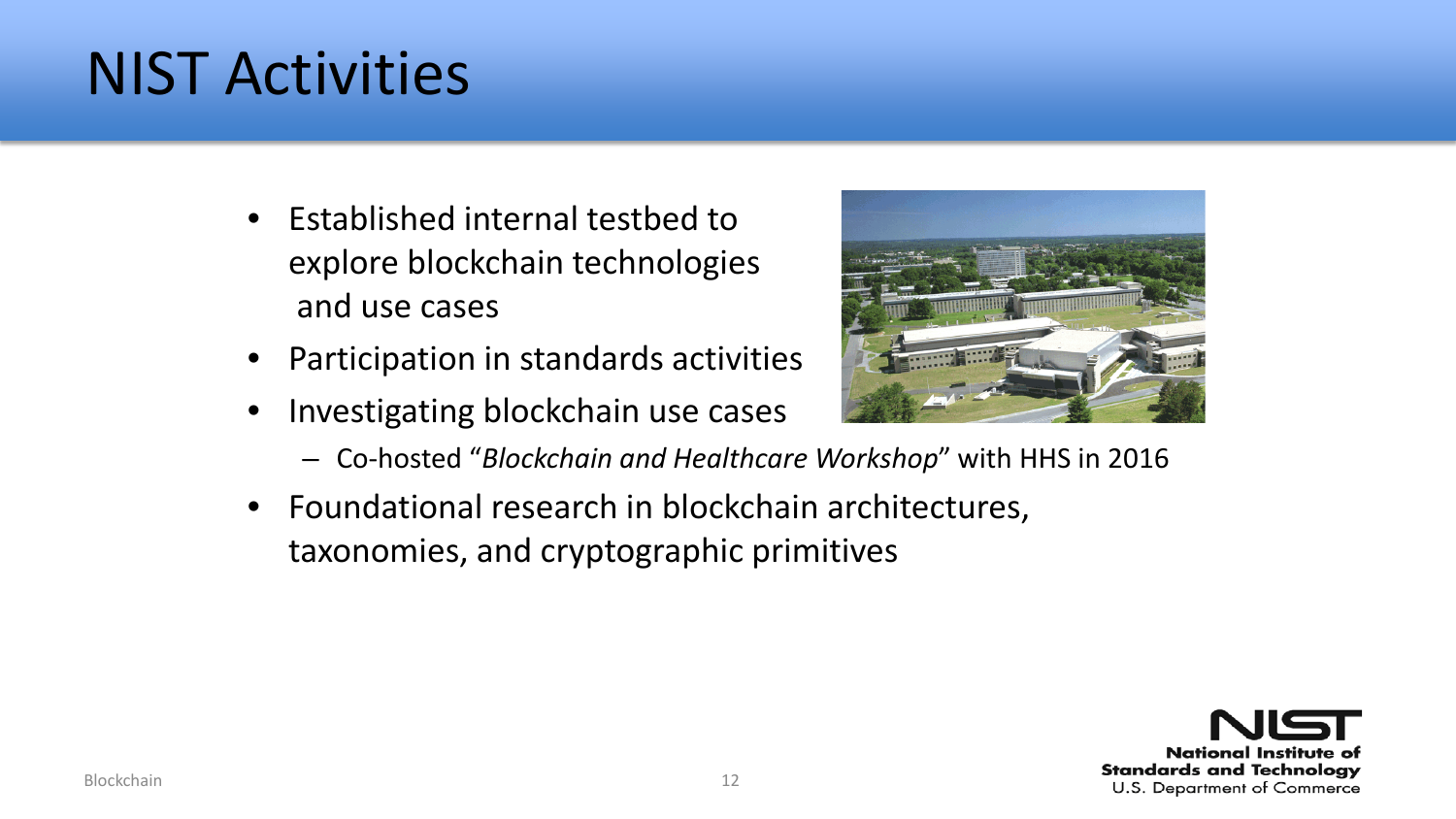### Questions?



#### **Contact Information**

Andrew Regenscheid

Andrew.Regenscheid@nist.gov

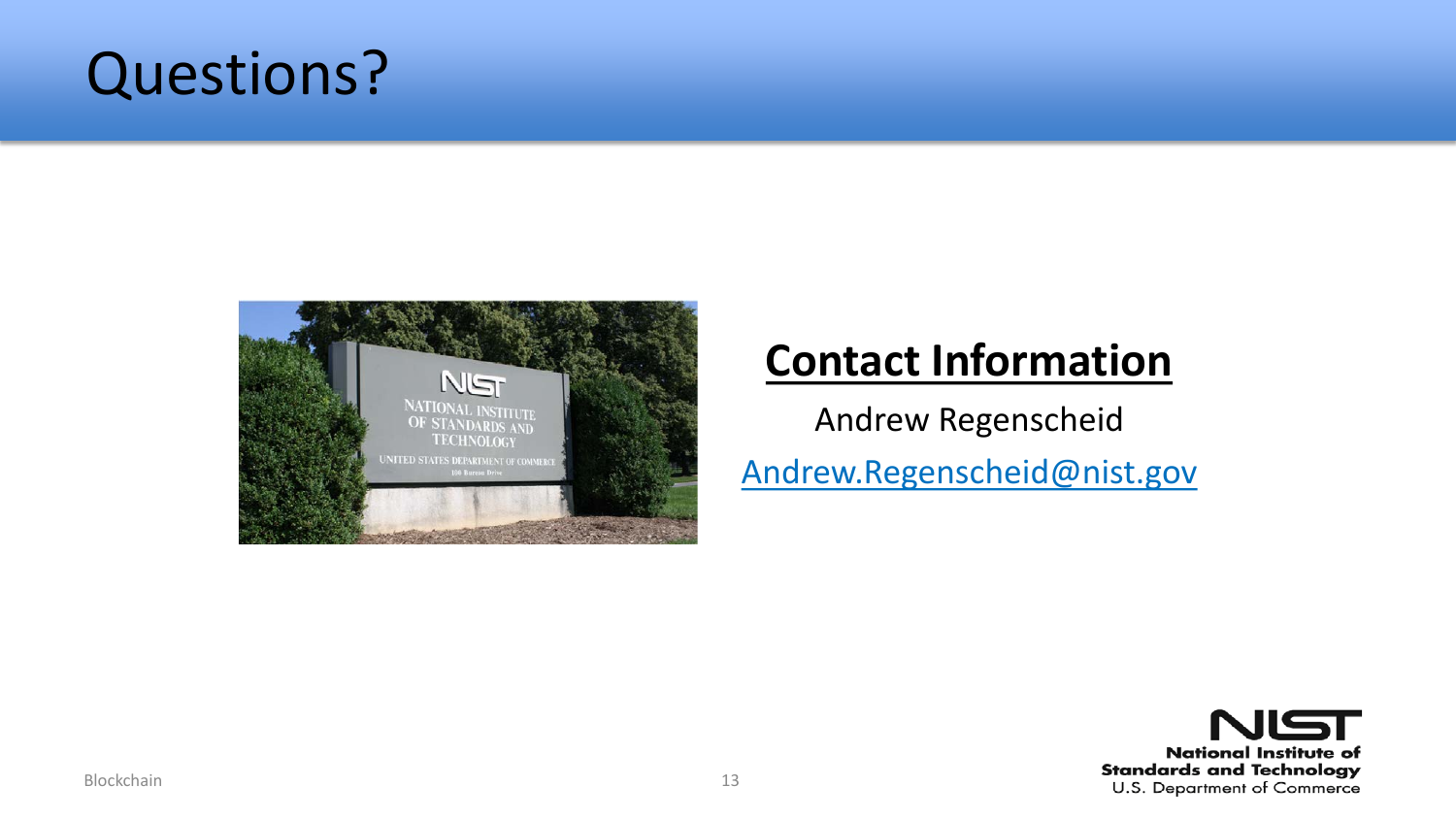## NIST Blockchain Workbench

[dylan.yaga@nist.gov](mailto:dylan.yaga@nist.gov)

NIST/ITL/CSD Security Components and Mechanisms Group

6.28.2017



**National Institute of Standards and Technology** Technology Administration, U.S. Department of Commerce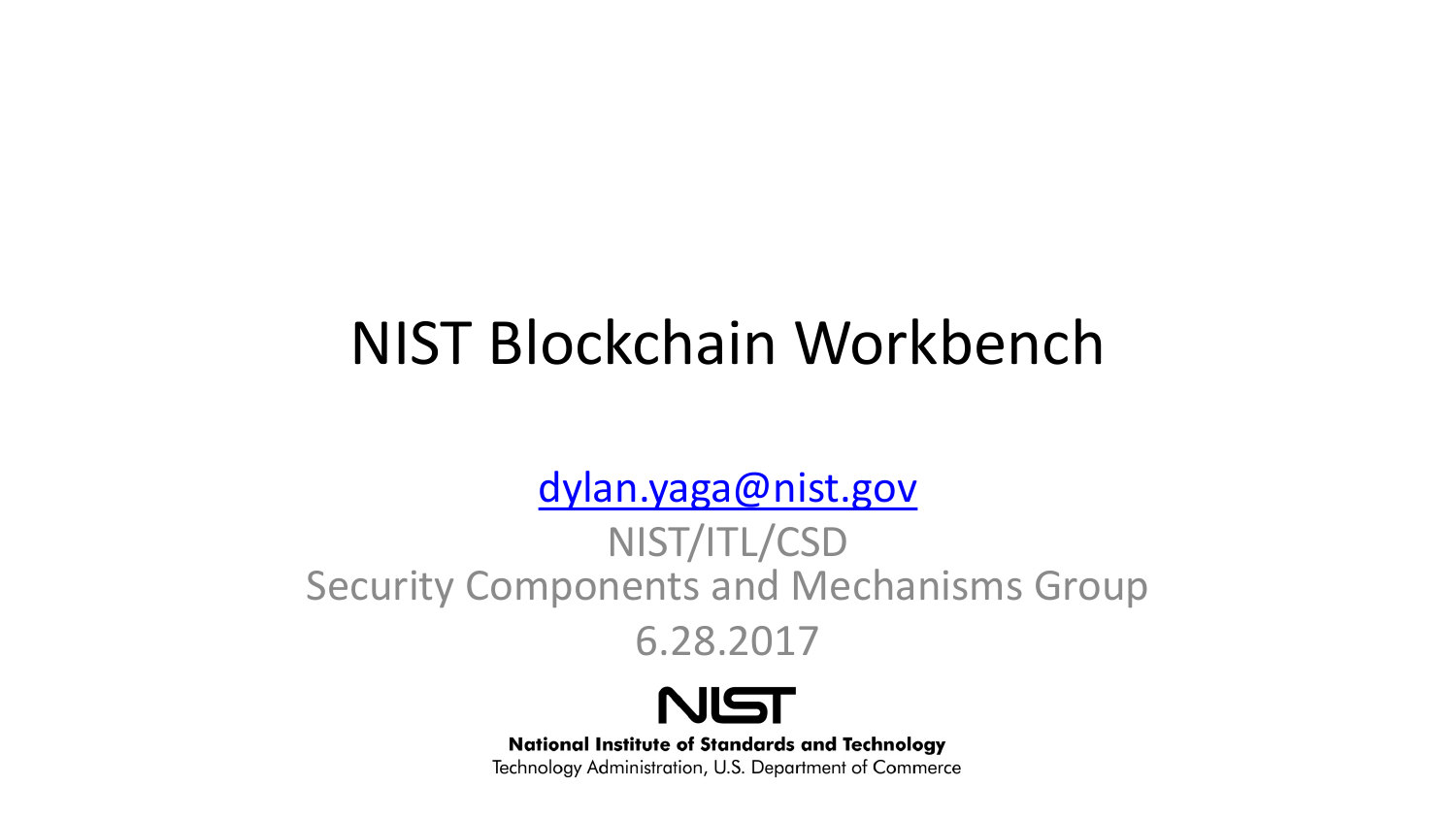## NIST Internal Workbench Rationale

- Great deal of interest in blockchain within NIST
	- Not a lot of expertise or experience yet!
- Uncertainties understanding how to proceed with real world blockchains and dealing with the purchase of cryptocurrencies for experimentation
- Would be inefficient for every researcher with interest to:
	- Determine which blockchain to choose
	- Learn methods for initializing a blockchain node
	- Construct and operate a distributed blockchain network

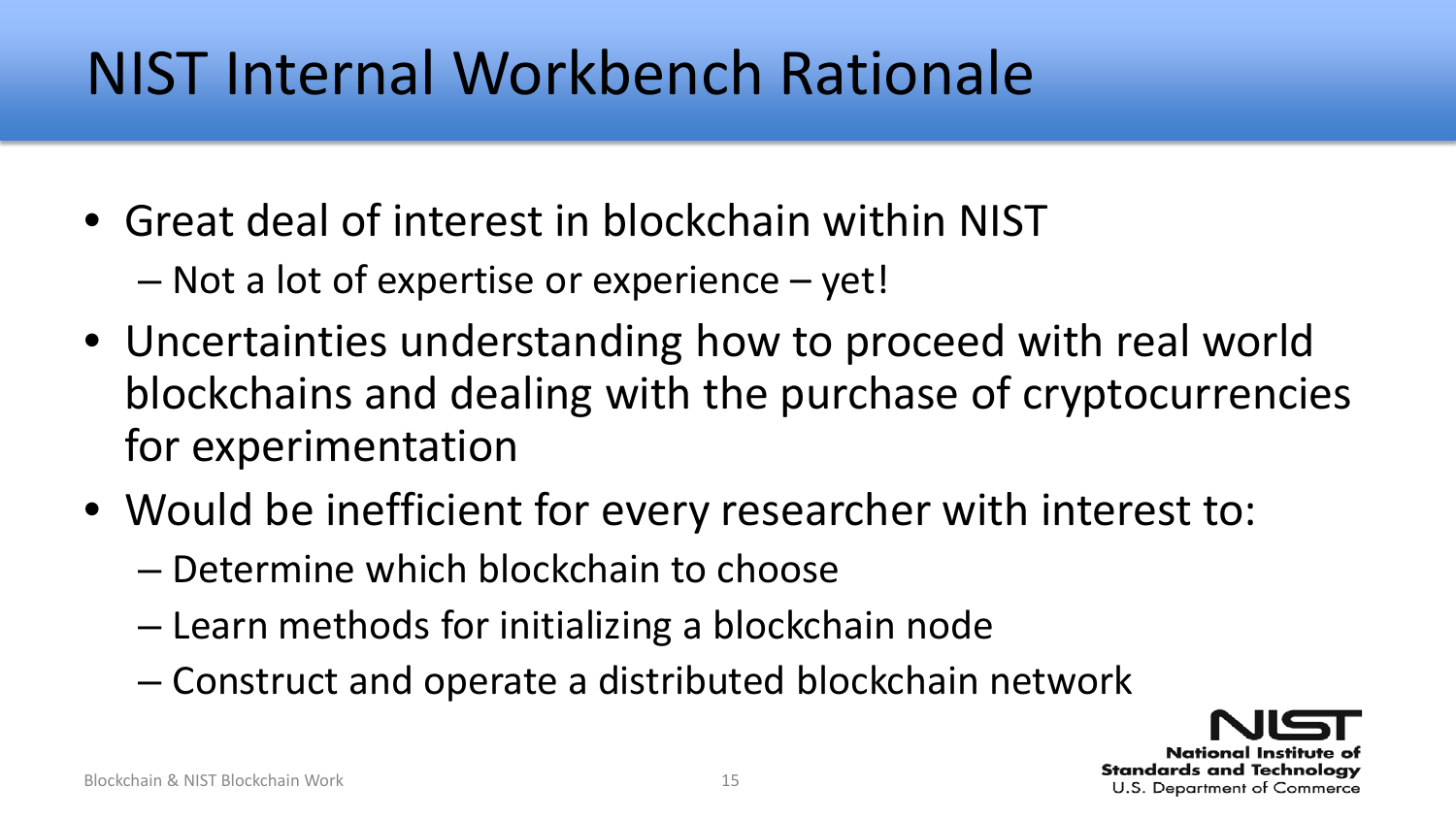# Initial Workbench Implementation

- Still under development; starting small but can easily be scaled
- 5 node virtual machine cluster running instances of Ubuntu 16.04 Server
- Working with widely used Open Source Software when possible in order to ensure experiments can be translated to real world environments
- Initial blockchain offerings
	- MultiChain running in private and permissioned mode; not Proof of Work
	- Ethereum allowing for the experimentation with Smart Contracts
	- Hyperledger a feature rich blockchain, with a lot of industry interest
- Demonstration applications

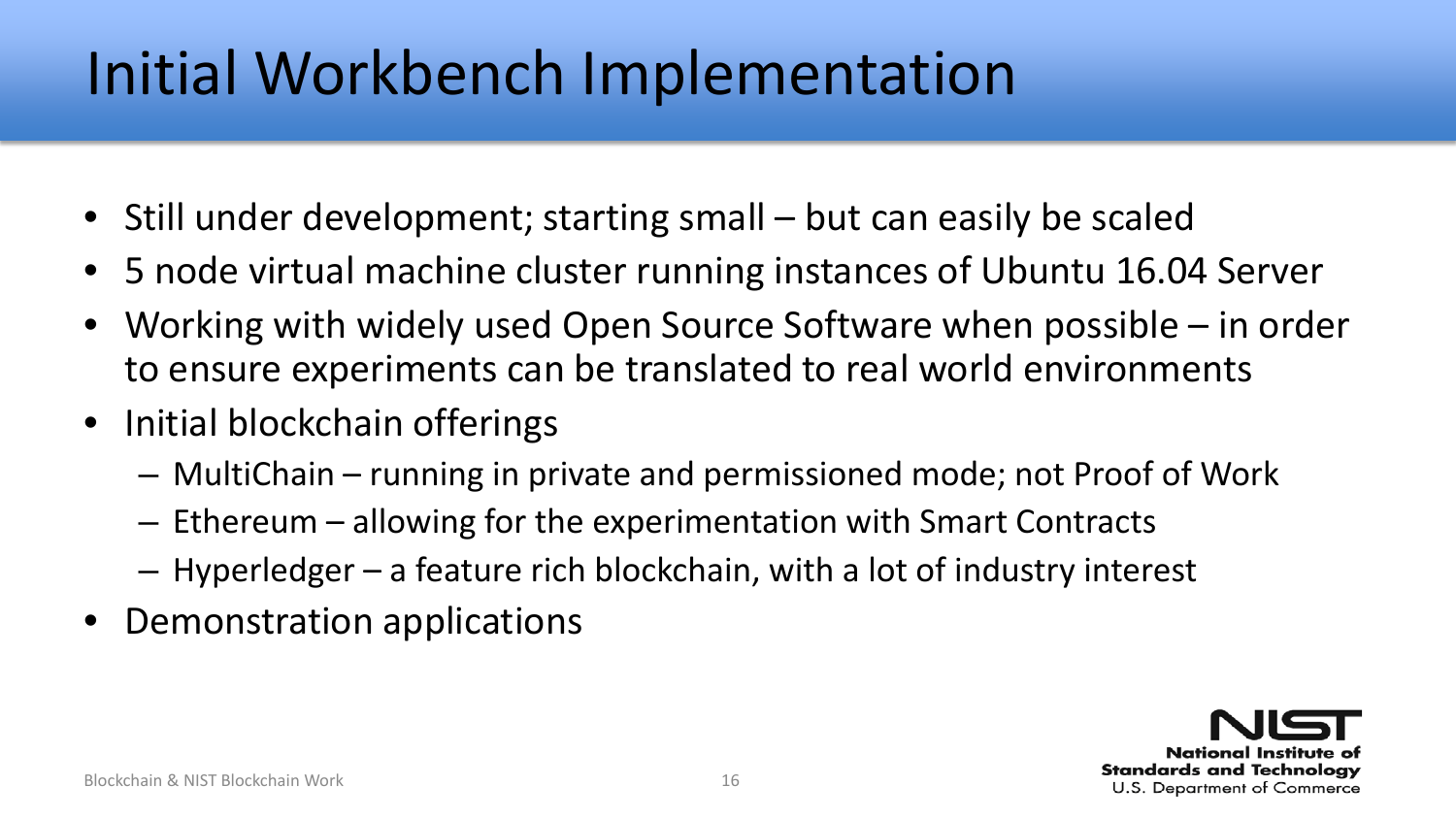## Workbench – MultiChain Explorer

| ڋ<br>e Q Search<br>← ① localhost:2750<br>合自<br>$\circ$<br>MultiChain Explorer @ NIST/ITL/CSD Blockch @ Ethereum Block Expl<br>3<br>$\frac{1}{2}$<br>MultiChain Explorer<br>Search by address, block number or hash, transaction or chain name:<br>Search<br>Address or hash search requires at least the first 6 characters.<br>Chain<br><b>Transactions</b><br><b>Addresses</b><br><b>Status</b><br><b>Blocks</b><br><b>Streams</b><br>Peers<br><b>Started</b><br>Age (days)<br><b>Assets</b><br>109<br>$\circ$<br>$\overline{4}$<br>2017-06-15<br>11.0<br>MultiChain multichain-private-permissioned<br>103<br>1<br>$\overline{4}$<br>Connected<br><b>Latest Transactions</b><br>Txid<br>Confirmation<br>Time<br><b>Type</b><br>51ed34a6d29c6c3416d3123d96b4ad4f256274b29fd38bf52753e6c99820da2b<br>10 days<br>Permissions<br>11 confirmations<br>de06a50cf068bd276486b65a39daae99cf318a1403468a897b26ef49eec3cb73<br>10 days<br>22 contirmations<br>Permissions<br>519662b49002a1b4196180e4663b6215dc8ddf2b5582543e8dea36990a7bf697<br>10 days<br>33 confirmations<br>Permissions<br>d94f2a3f9fadd323a144cb73b170577ba1bbd71766dca9f3c6b4a0788570ff45<br>10 days<br>44 confirmations<br>Permissions<br>acf01d52bf0d6c751fe3bc96e4198632c875edd1e882b4a1a1b7a8e9500ce960<br>10 days<br>Metadata<br>103 confirmations | ltiChain Explorer - Mozilla Firefox<br>MultiChain Explorer | <b>x</b> NIST/ITL/CSD Blockchain $\cdot$ Ethereum Block Explorer $\cdot$ + |  |  |  |  | ti En | (1) 6:12 AM $\bar{x}$ |          |
|------------------------------------------------------------------------------------------------------------------------------------------------------------------------------------------------------------------------------------------------------------------------------------------------------------------------------------------------------------------------------------------------------------------------------------------------------------------------------------------------------------------------------------------------------------------------------------------------------------------------------------------------------------------------------------------------------------------------------------------------------------------------------------------------------------------------------------------------------------------------------------------------------------------------------------------------------------------------------------------------------------------------------------------------------------------------------------------------------------------------------------------------------------------------------------------------------------------------------------------------------------------------------------------------------------------------|------------------------------------------------------------|----------------------------------------------------------------------------|--|--|--|--|-------|-----------------------|----------|
|                                                                                                                                                                                                                                                                                                                                                                                                                                                                                                                                                                                                                                                                                                                                                                                                                                                                                                                                                                                                                                                                                                                                                                                                                                                                                                                        |                                                            |                                                                            |  |  |  |  |       |                       | $\equiv$ |
|                                                                                                                                                                                                                                                                                                                                                                                                                                                                                                                                                                                                                                                                                                                                                                                                                                                                                                                                                                                                                                                                                                                                                                                                                                                                                                                        |                                                            |                                                                            |  |  |  |  |       |                       |          |
|                                                                                                                                                                                                                                                                                                                                                                                                                                                                                                                                                                                                                                                                                                                                                                                                                                                                                                                                                                                                                                                                                                                                                                                                                                                                                                                        |                                                            |                                                                            |  |  |  |  |       |                       |          |
|                                                                                                                                                                                                                                                                                                                                                                                                                                                                                                                                                                                                                                                                                                                                                                                                                                                                                                                                                                                                                                                                                                                                                                                                                                                                                                                        |                                                            |                                                                            |  |  |  |  |       |                       |          |
|                                                                                                                                                                                                                                                                                                                                                                                                                                                                                                                                                                                                                                                                                                                                                                                                                                                                                                                                                                                                                                                                                                                                                                                                                                                                                                                        |                                                            |                                                                            |  |  |  |  |       |                       |          |
|                                                                                                                                                                                                                                                                                                                                                                                                                                                                                                                                                                                                                                                                                                                                                                                                                                                                                                                                                                                                                                                                                                                                                                                                                                                                                                                        |                                                            |                                                                            |  |  |  |  |       |                       |          |
|                                                                                                                                                                                                                                                                                                                                                                                                                                                                                                                                                                                                                                                                                                                                                                                                                                                                                                                                                                                                                                                                                                                                                                                                                                                                                                                        |                                                            |                                                                            |  |  |  |  |       |                       |          |
|                                                                                                                                                                                                                                                                                                                                                                                                                                                                                                                                                                                                                                                                                                                                                                                                                                                                                                                                                                                                                                                                                                                                                                                                                                                                                                                        |                                                            |                                                                            |  |  |  |  |       |                       |          |
|                                                                                                                                                                                                                                                                                                                                                                                                                                                                                                                                                                                                                                                                                                                                                                                                                                                                                                                                                                                                                                                                                                                                                                                                                                                                                                                        |                                                            |                                                                            |  |  |  |  |       |                       |          |
|                                                                                                                                                                                                                                                                                                                                                                                                                                                                                                                                                                                                                                                                                                                                                                                                                                                                                                                                                                                                                                                                                                                                                                                                                                                                                                                        |                                                            |                                                                            |  |  |  |  |       |                       |          |
|                                                                                                                                                                                                                                                                                                                                                                                                                                                                                                                                                                                                                                                                                                                                                                                                                                                                                                                                                                                                                                                                                                                                                                                                                                                                                                                        |                                                            |                                                                            |  |  |  |  |       |                       |          |
|                                                                                                                                                                                                                                                                                                                                                                                                                                                                                                                                                                                                                                                                                                                                                                                                                                                                                                                                                                                                                                                                                                                                                                                                                                                                                                                        |                                                            |                                                                            |  |  |  |  |       |                       |          |
|                                                                                                                                                                                                                                                                                                                                                                                                                                                                                                                                                                                                                                                                                                                                                                                                                                                                                                                                                                                                                                                                                                                                                                                                                                                                                                                        |                                                            |                                                                            |  |  |  |  |       |                       |          |
|                                                                                                                                                                                                                                                                                                                                                                                                                                                                                                                                                                                                                                                                                                                                                                                                                                                                                                                                                                                                                                                                                                                                                                                                                                                                                                                        |                                                            |                                                                            |  |  |  |  |       |                       |          |
|                                                                                                                                                                                                                                                                                                                                                                                                                                                                                                                                                                                                                                                                                                                                                                                                                                                                                                                                                                                                                                                                                                                                                                                                                                                                                                                        |                                                            |                                                                            |  |  |  |  |       |                       |          |
|                                                                                                                                                                                                                                                                                                                                                                                                                                                                                                                                                                                                                                                                                                                                                                                                                                                                                                                                                                                                                                                                                                                                                                                                                                                                                                                        |                                                            |                                                                            |  |  |  |  |       |                       |          |
| Powered by MultiChain Explorer                                                                                                                                                                                                                                                                                                                                                                                                                                                                                                                                                                                                                                                                                                                                                                                                                                                                                                                                                                                                                                                                                                                                                                                                                                                                                         |                                                            |                                                                            |  |  |  |  |       |                       |          |
|                                                                                                                                                                                                                                                                                                                                                                                                                                                                                                                                                                                                                                                                                                                                                                                                                                                                                                                                                                                                                                                                                                                                                                                                                                                                                                                        |                                                            |                                                                            |  |  |  |  |       |                       |          |
|                                                                                                                                                                                                                                                                                                                                                                                                                                                                                                                                                                                                                                                                                                                                                                                                                                                                                                                                                                                                                                                                                                                                                                                                                                                                                                                        |                                                            |                                                                            |  |  |  |  |       |                       |          |
|                                                                                                                                                                                                                                                                                                                                                                                                                                                                                                                                                                                                                                                                                                                                                                                                                                                                                                                                                                                                                                                                                                                                                                                                                                                                                                                        |                                                            |                                                                            |  |  |  |  |       |                       |          |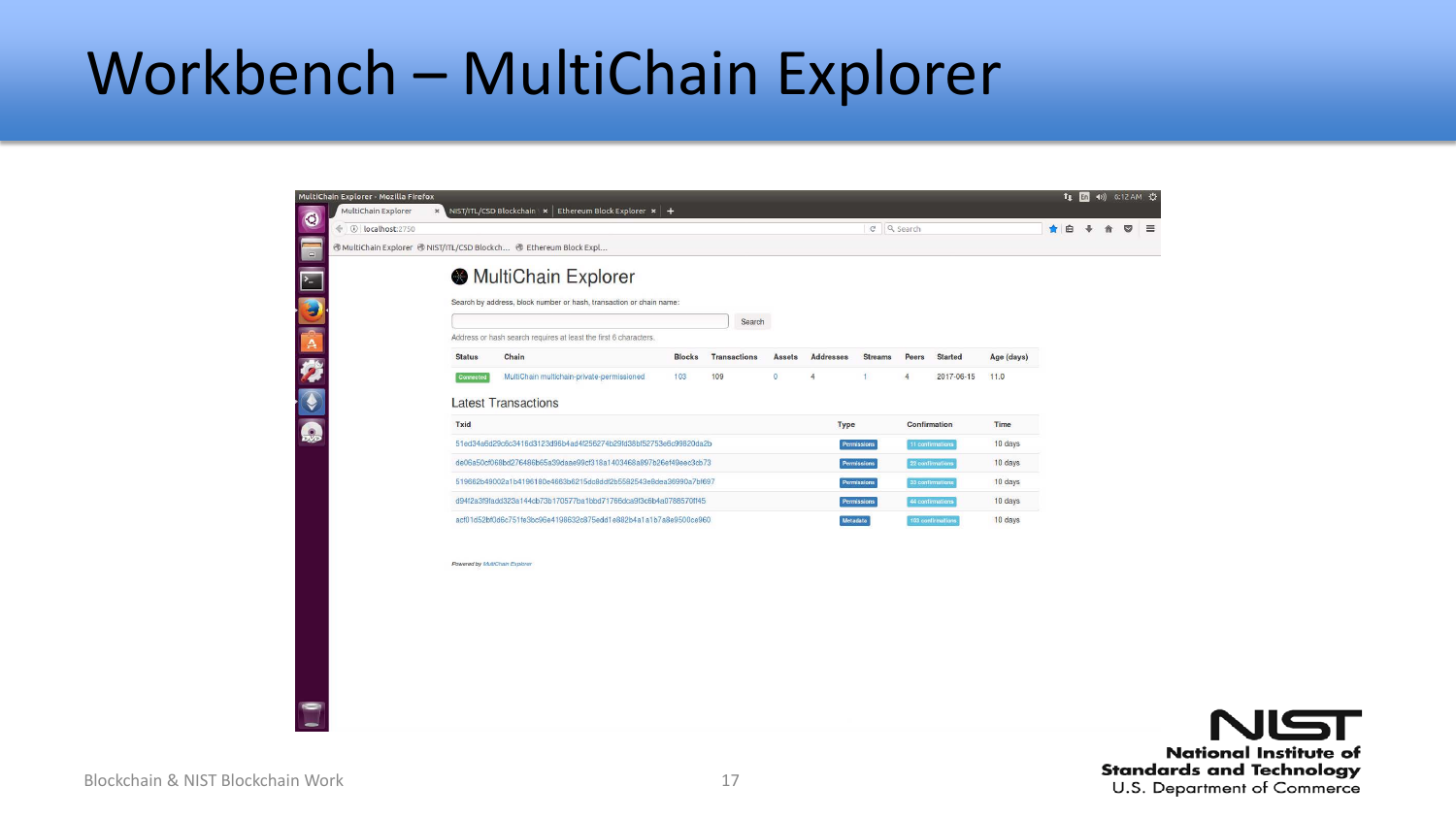## Workbench – Demo Application

|      | ◆ ①   localhost/multichain-private-permissioned/index.php          |                        |                    |                                         | e Q Search | ★自→ | $\circ$ $\equiv$<br>合 |  |
|------|--------------------------------------------------------------------|------------------------|--------------------|-----------------------------------------|------------|-----|-----------------------|--|
|      | @ MultiChain Explorer @ NIST/ITL/CSD Blockch @ Ethereum Block Expl |                        |                    |                                         |            |     |                       |  |
| Home | <b>Blockchain Addresses</b>                                        | <b>Blockchain</b> Info |                    |                                         |            |     | Contact               |  |
|      |                                                                    |                        |                    |                                         |            |     |                       |  |
|      |                                                                    | Post Text              | Post File Hash     |                                         |            |     |                       |  |
|      |                                                                    |                        |                    |                                         |            |     |                       |  |
|      |                                                                    |                        | To Address *       | 1kRb9yv61tGQ6GmUpRTyTeux8Vd1rcRVkWUws   |            |     |                       |  |
|      |                                                                    |                        | From Address *     | 1kRb9yv61tGQ6GmUpRTyTeux8Vd1rcRVkWUws v |            |     |                       |  |
|      |                                                                    |                        | Blockchain Input * |                                         |            |     |                       |  |
|      |                                                                    |                        |                    | Submit                                  |            |     |                       |  |
|      |                                                                    |                        | * Required Field   |                                         |            |     |                       |  |
|      |                                                                    |                        |                    |                                         |            |     |                       |  |
|      |                                                                    |                        |                    |                                         |            |     |                       |  |
|      |                                                                    |                        |                    |                                         |            |     |                       |  |
|      |                                                                    |                        |                    |                                         |            |     |                       |  |
|      |                                                                    |                        |                    |                                         |            |     |                       |  |
|      |                                                                    |                        |                    |                                         |            |     |                       |  |
|      |                                                                    |                        |                    |                                         |            |     |                       |  |
|      |                                                                    |                        |                    |                                         |            |     |                       |  |
|      |                                                                    |                        |                    |                                         |            |     |                       |  |
|      |                                                                    |                        |                    |                                         |            |     |                       |  |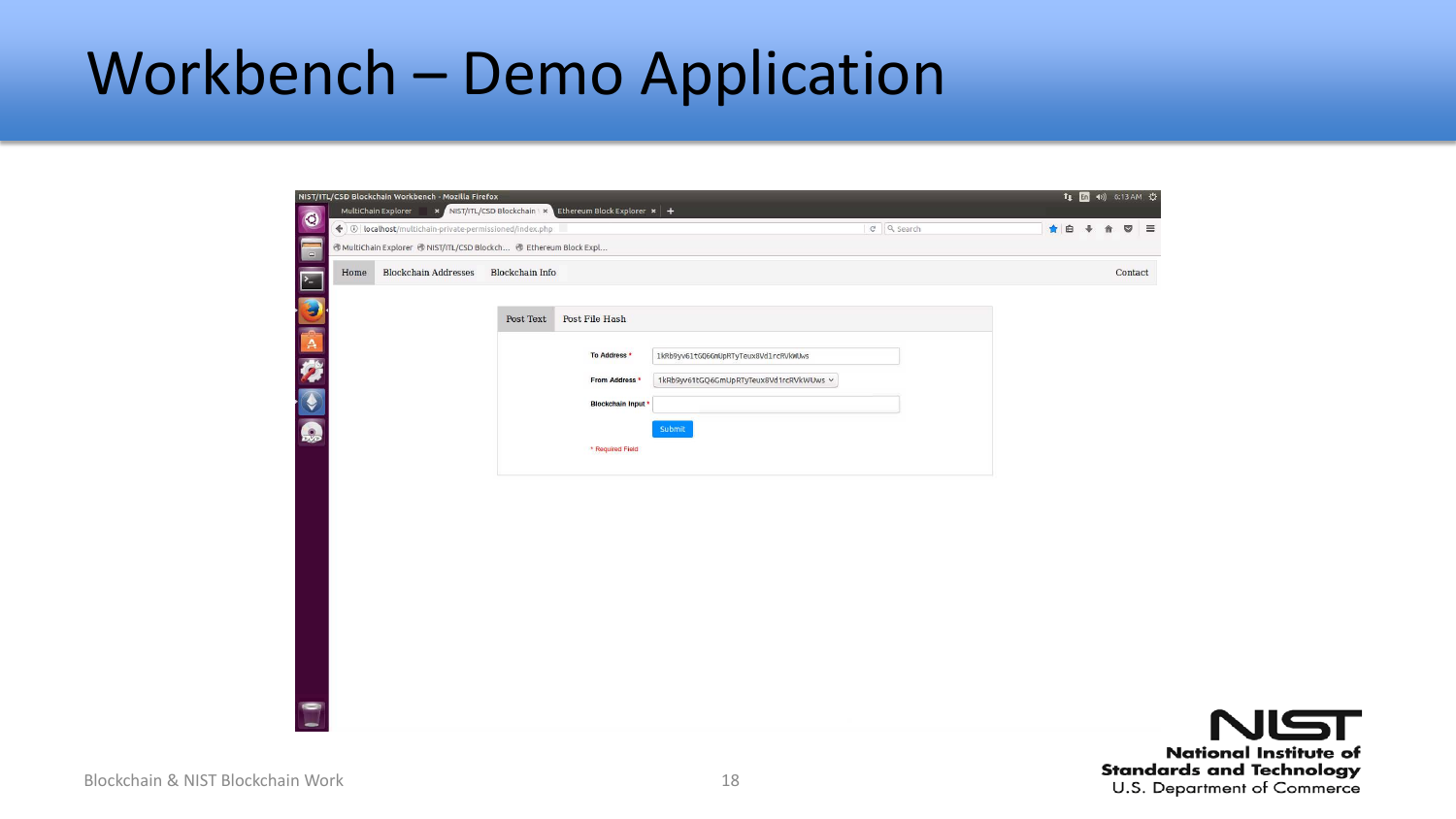### Workbench – Ethereum Explorer

| Ethereum Division Explorer - Mozilla Firefox                         |                                                                    |                              |                                                                  |      |                                    |                          |                   |   | t [50 4) 6:13 AM 设 |   |
|----------------------------------------------------------------------|--------------------------------------------------------------------|------------------------------|------------------------------------------------------------------|------|------------------------------------|--------------------------|-------------------|---|--------------------|---|
| MultiChain Explorer<br>$\bullet$<br>$\leftarrow$ 0 localhost:8000/#/ | x   NIST/ITL/CSD Blockchain   x   Ethereum Block Explorer x   +    |                              |                                                                  |      | e   Q Search                       |                          |                   | 自 |                    | ◛ |
|                                                                      | @ MultiChain Explorer @ NIST/ITL/CSD Blockch @ Ethereum Block Expl |                              |                                                                  |      |                                    |                          |                   |   |                    |   |
| $\geq$                                                               | <b>ETHER EXPLORER</b>                                              | Home                         | <b>Blockchain Info</b>                                           |      |                                    | Tx Hash, Address, or     | $\alpha$          |   |                    |   |
| U                                                                    |                                                                    |                              |                                                                  |      |                                    |                          |                   |   |                    |   |
|                                                                      |                                                                    | Tx Hash, Address, or Block # |                                                                  |      | Q Search                           |                          |                   |   |                    |   |
| 全学生品                                                                 |                                                                    |                              |                                                                  |      |                                    |                          |                   |   |                    |   |
|                                                                      | <b>Current Block:</b><br>66709                                     | ETH/USD Price:<br>\$284.87   | <b>Block Time:</b><br>Gas Limit:<br>4,712,388 m/s<br>2 second(s) |      | <b>Current Diff:</b><br>0.000T     | Hashrate:<br>54.254 TH/s |                   |   |                    |   |
|                                                                      |                                                                    |                              |                                                                  |      |                                    |                          |                   |   |                    |   |
|                                                                      |                                                                    |                              | Recent Blocks Most Recent Blocks in the Ethereum Network         |      |                                    |                          |                   |   |                    |   |
|                                                                      |                                                                    |                              |                                                                  |      |                                    |                          |                   |   |                    |   |
|                                                                      |                                                                    |                              |                                                                  |      |                                    |                          |                   |   |                    |   |
|                                                                      | Block #<br><b>Block Hash</b>                                       | <b>Difficulty</b>            | Miner                                                            | Size | Date                               | $#$ of TXs               | Gas used          |   |                    |   |
|                                                                      | € 66709<br>0x51d668f.                                              | 0.000T                       | 0x6405e2b71bcf681692d0a4317b035e6e4bee403e                       |      | 0.538 kB Jun 26, 2017 6:13:44 AM   | $\overline{0}$           | $0 \, \text{m/s}$ |   |                    |   |
|                                                                      | 0x71e4499.<br>₩ 66708                                              | 0.000T                       | 0xa0cb7b09afa614c2d79702564094e1660911f3f2                       |      | 0.538 kB Jun 26, 2017 6:13:42 AM   | $\circ$                  | $0 \, \text{m/s}$ |   |                    |   |
|                                                                      | 0x49a6d5e.<br>₩ 66707                                              | 0.000T                       | 0x6405e2b71bcf681692d0a4317b035e6e4bee403e                       |      | 0.538 kB Jun 26, 2017 6:13:38 AM 0 |                          | $0$ m/s           |   |                    |   |
|                                                                      | 0x1e1aa3a<br>€ 66706                                               | 0.000T                       | 0xa0cb7b09afa614c2d79702564094e1660911f3f2                       |      | 0.538 kB Jun 26, 2017 6:13:17 AM 0 |                          | $0 \, \text{m/s}$ |   |                    |   |
|                                                                      | € 66705<br>Oxdfcfdf4.                                              | 0.000T                       | 0x01f568c5afa293cf821b0c9c02e3cce354e93c9d                       |      | 0.538 kB Jun 26, 2017 6:12:25 AM 0 |                          | $0$ m/s           |   |                    |   |
|                                                                      | 0x1bfa400.<br>₩ 66704                                              | 0.000T                       | 0x01f568c5afa293cf821b0c9c02e3cce354e93c9d                       |      | 0.538 kB Jun 26, 2017 6:12:20 AM 0 |                          | $0 \, \text{m/s}$ |   |                    |   |
|                                                                      | Oxfcc000a.<br>₩ 66703                                              | 0.000T                       | 0x6405e2b71bcf681692d0a4317b035e6e4bee403e                       |      | 0.538 kB Jun 26, 2017 6:11:56 AM 0 |                          | $0$ m/s           |   |                    |   |
|                                                                      | 0x9f36d71.<br>● 66702                                              | 0.000T                       | 0x01f568c5afa293cf821b0c9c02e3cce354e93c9d                       |      | 0.538 kB Jun 26, 2017 6:11:39 AM   | $\circ$                  | $0 \text{ m/s}$   |   |                    |   |
|                                                                      | € 66701<br>0x5a86562.                                              | 0.000T                       | 0x13f2a6054fda595a06362ffff28bbac2c9433e24                       |      |                                    | $\circ$                  | $0$ m/s           |   |                    |   |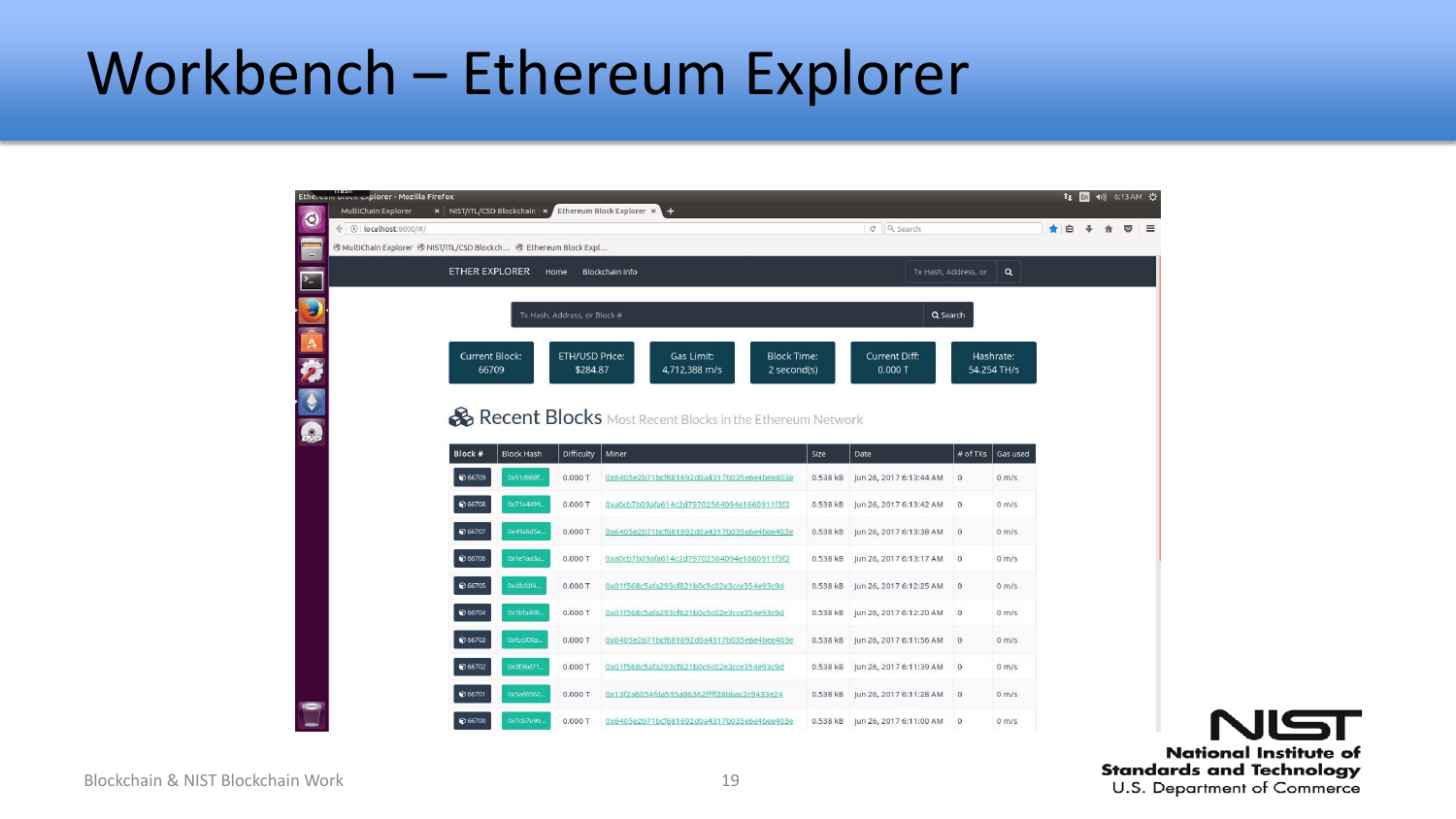## Workbench – Ethereum Mist Wallet

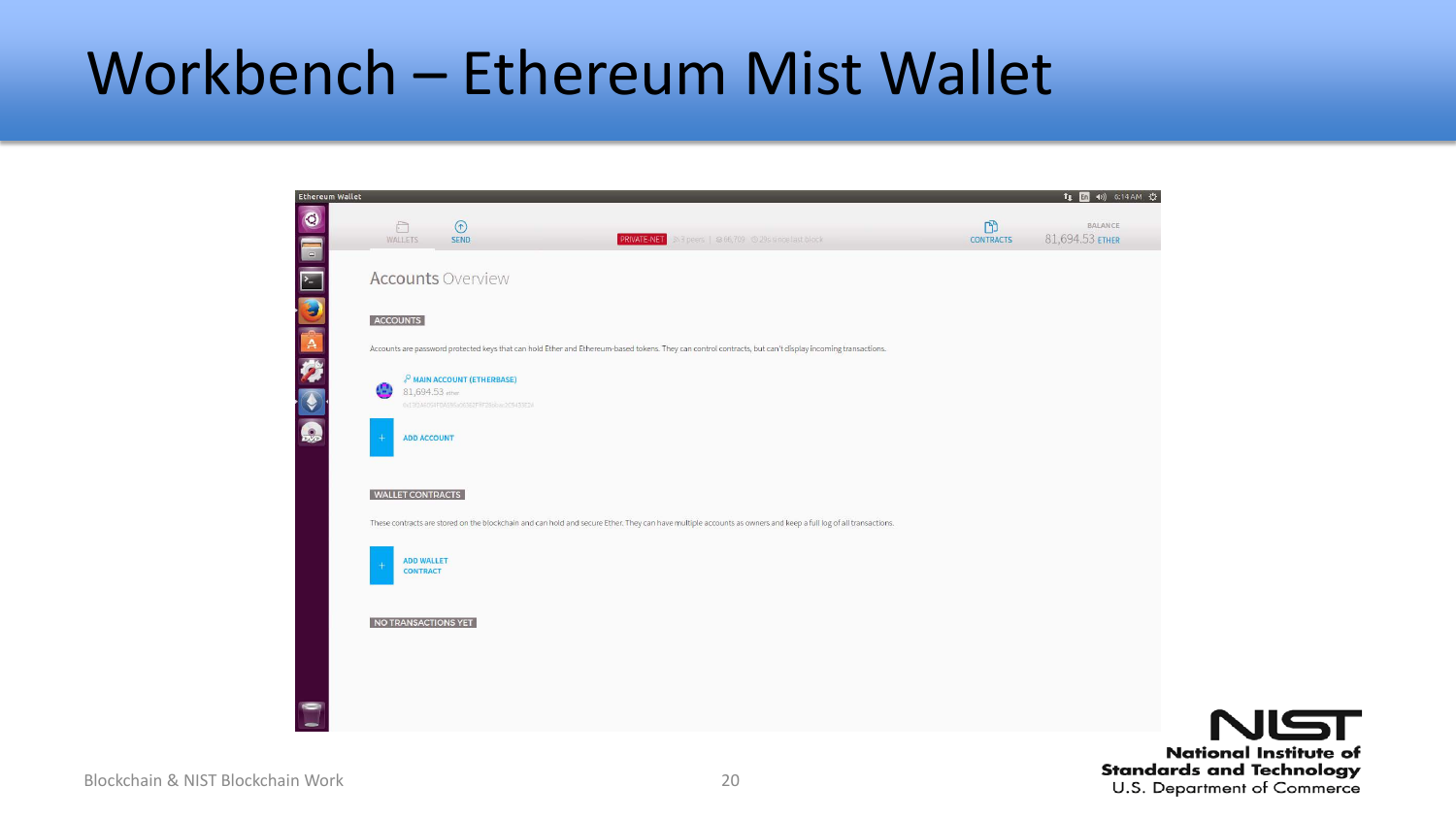# Workbench Deliverables

- The actual Workbench itself
- Initialization & setup scripts
- Demonstration application source code
- User documentation
- Any development insights documented

|                 | $\Box$ #!/bin/bash                                                                |
|-----------------|-----------------------------------------------------------------------------------|
| $\overline{2}$  |                                                                                   |
| 3               | #Script: setup multichain private permissioned.sh                                 |
| 4               | #Purpose: To Download, Setup & Configure, Launch MultiChain Blockchain Platform,  |
| 5               | Blockchain Explorer, and associated Web Demos for the NIST/ITL/CSD                |
| 6               | Ŧ.<br>Internal Blockchain Workbench                                               |
| 7               | #Tested On: Ubuntu 16.04 Server & Desktop                                         |
| $\mathbf{R}$    | #Author: Dylan Yaga                                                               |
| $\mathbf{Q}$    | #Email: dylan.vaga@nist.gov                                                       |
| 10 <sup>°</sup> | $\ddagger$                                                                        |
| 11              | #                                                                                 |
| 12 <sub>2</sub> |                                                                                   |
| 13              |                                                                                   |
| 14              |                                                                                   |
| 15              | #Variables                                                                        |
| 16              |                                                                                   |
| 17              | <sup>1</sup> Wariables that can be changed to alter the names of the blockchain   |
| 18              | blockchain name=multichain-private-permissioned                                   |
| 19              | web folder=/var/www/html/\$blockchain name                                        |
| 20              | explorer name=\$blockchain name-explorer                                          |
| 21              | blockchain folder=/home/\$USER/\$blockchain name                                  |
| $22^{1}$        | explorer folder=\$blockchain folder/multichain-explorer/multichain-explorer-maste |
| 23              | F#Boolean to determine whethere or not to use the embedded base64 webpage         |
| 24              | -#resources                                                                       |
| 25              | use embeded=true                                                                  |
|                 |                                                                                   |

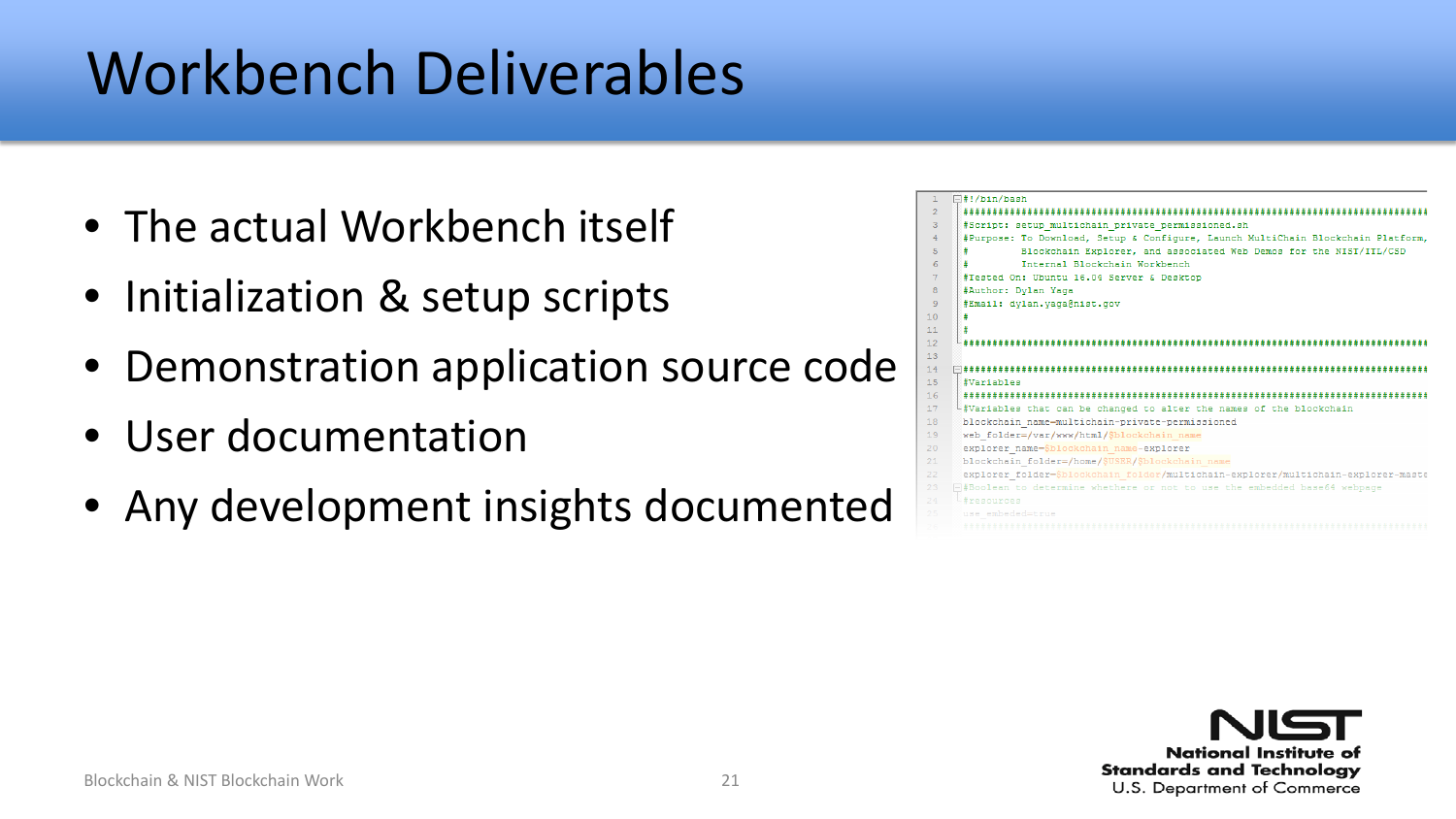# Why no Bitcoin Blockchain?

- Just an initial choice
- MultiChain is API compatible with Bitcoin, so applications written for it are easily transferrable to Bitcoin
- No need to expend CPU and power on Proof of Work
- Can easily set it up as an additional blockchain later

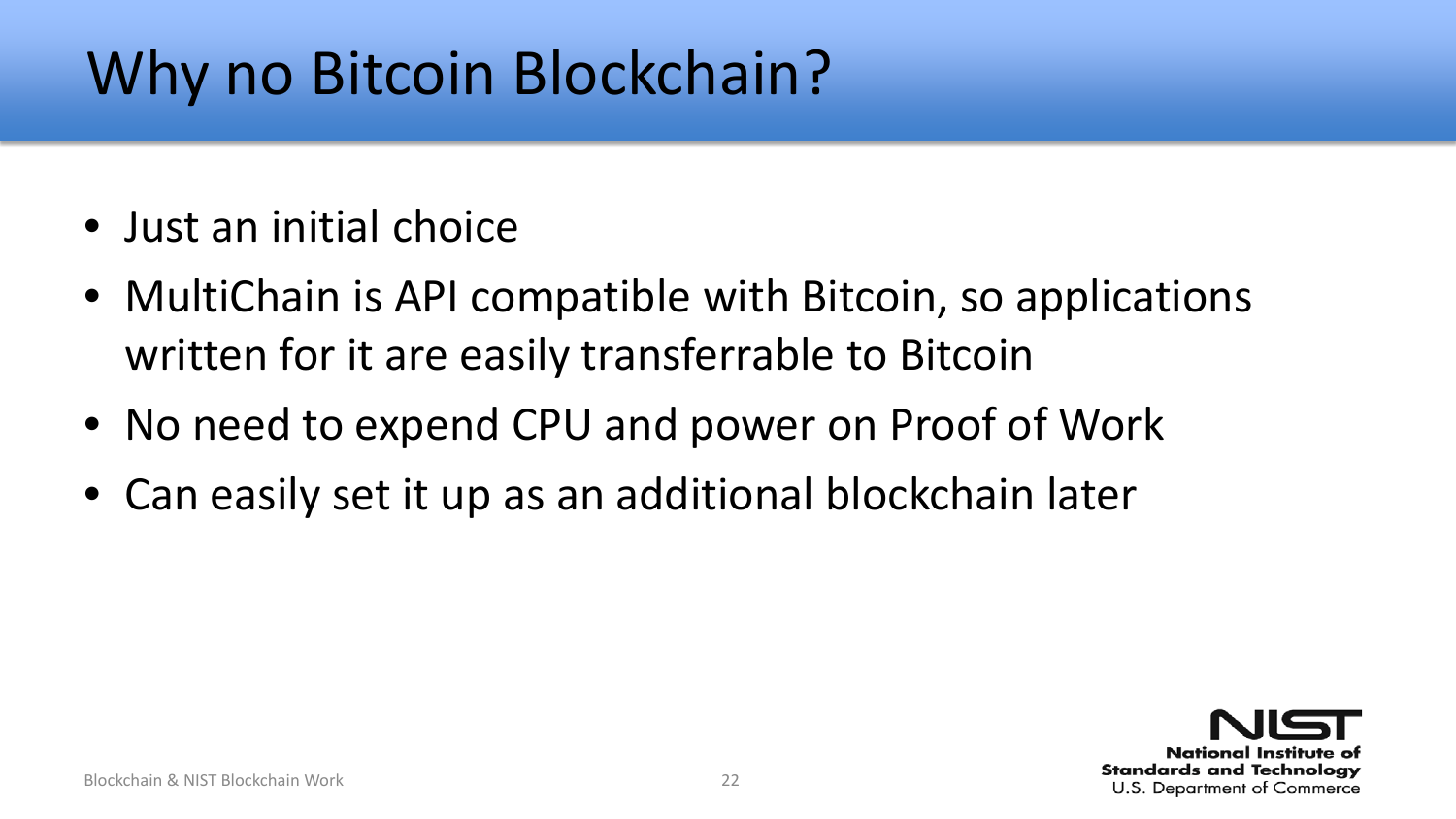# Initial Demonstration Applications

#### • Hashed Text Posting

- Website accepting arbitrary text, hashing it with SHA256 and allowing an optional 8-character TAG to be prepended to it
- Reason shows simple use of APIs for developers to learn from initially
- Document Proof-of-Existence
	- Users can upload files, have it hashed with SHA256 and the resulting value posted to the blockchain; later that user can prove that the document existed at that moment in time by hashing the document and comparing it
	- Useful for situations where data needs to be proven to exist at a specified time, such as with prior art claims

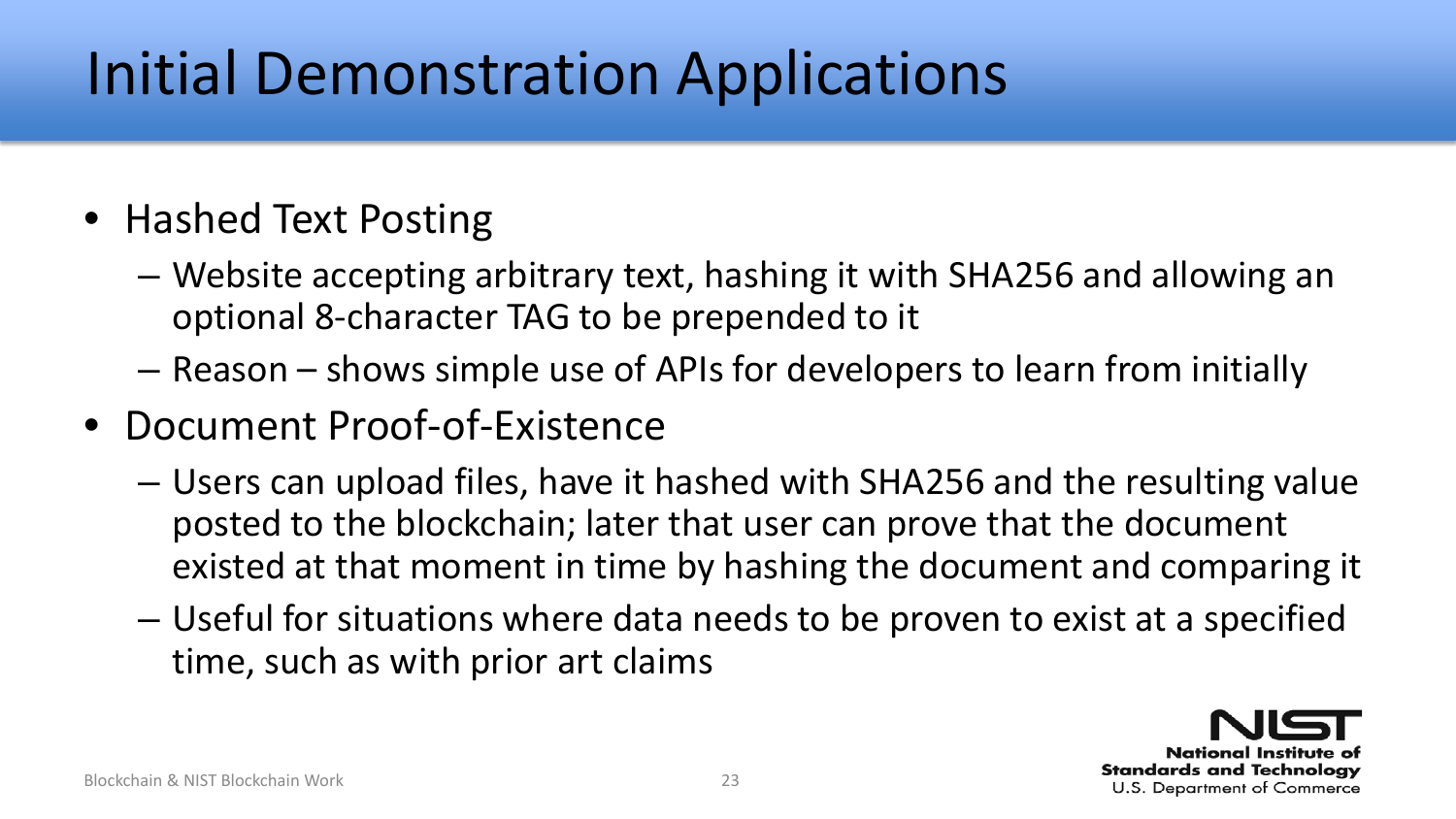# A Platform for Research

- The development systems are not constrained
- Researchers can interact with others (e.g., not alone)
- Researchers do not need to spend real money to experiment
- Researchers will be freely available to:
	- Utilize any blockchain available
	- Utilize any development tool necessary

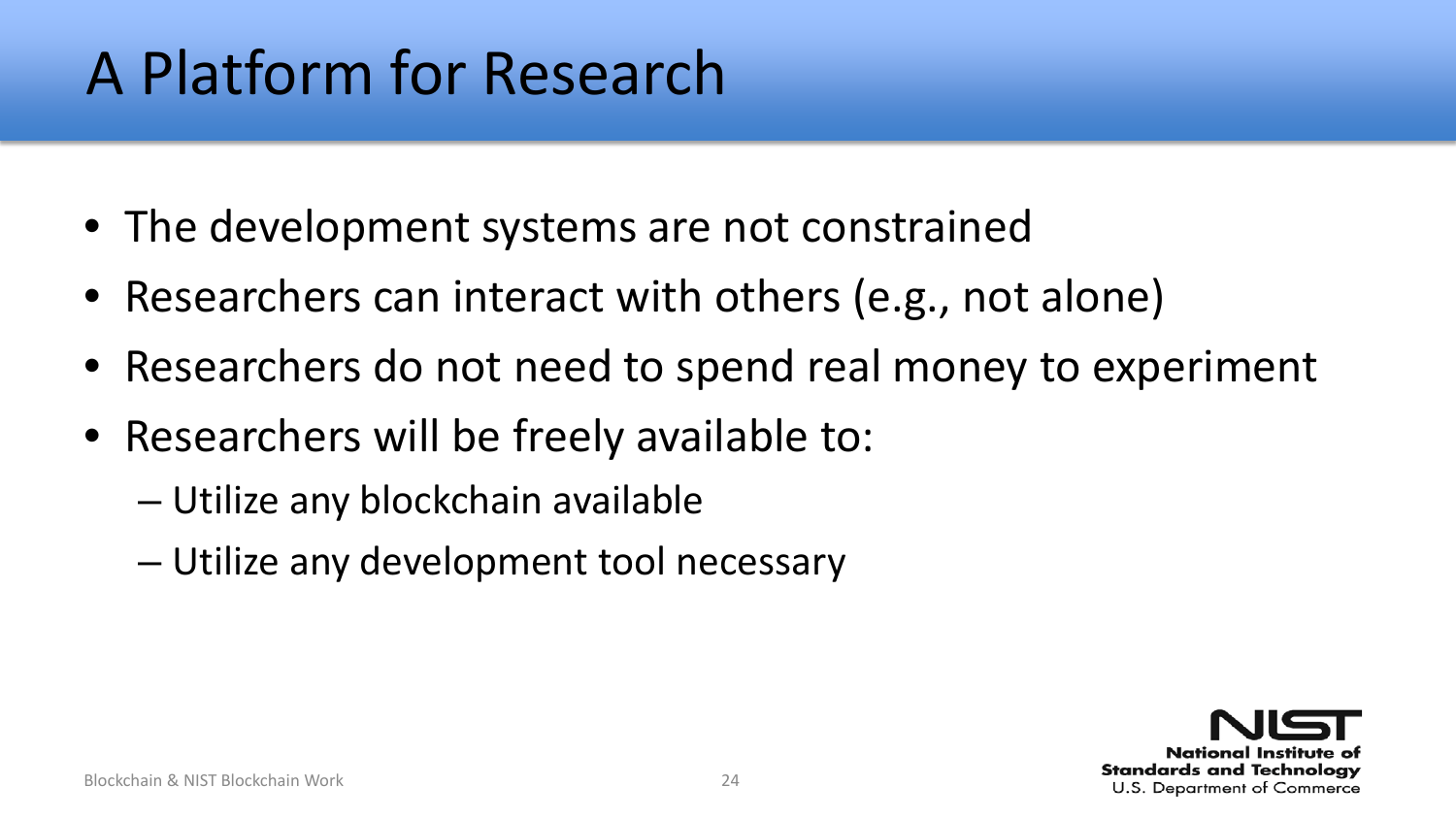## Internal NIST Topics of Interest

- Inter-Chain research between multiple blockchains
- Side-Chain research blockchains spun off of blockchains
- Off-Chain research between a blockchain and an off-chain database
- Providing immutable data sources within areas where there are accusations of tampering after the fact
- Identity Management
- Smart Contracts

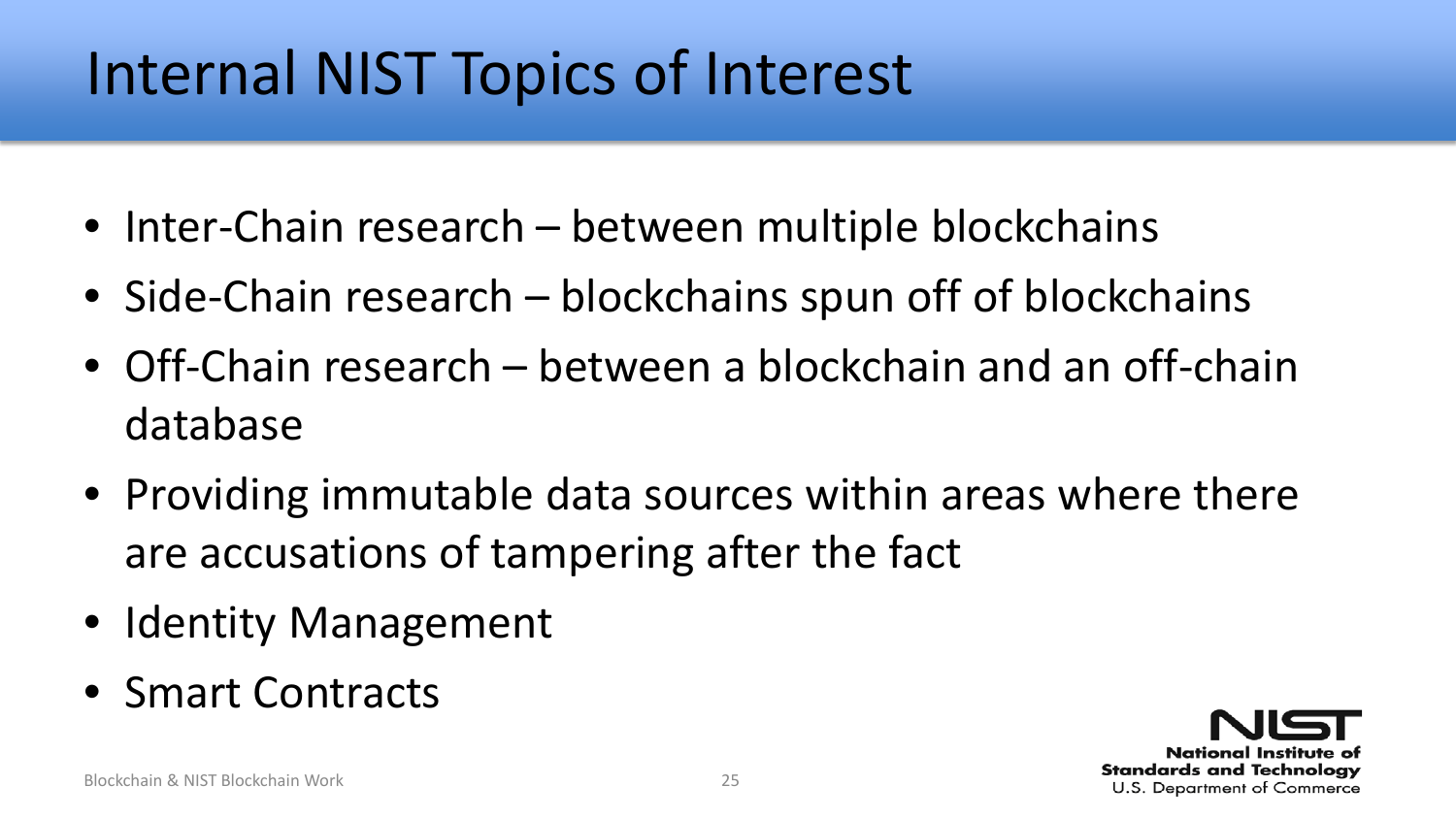# Challenges with Blockchain Technology

- Perception of the technology Use of Bitcoin for illegal means has generated specific reputations for the entire technology
- Lack of interoperability currently blockchains are mostly technological silos
- Limited transaction size large transactions lead to massive blockchain sizes; a lot of data is stored "off chain" and becomes another piece of data to manage
- Not Simple it is actually multiple complicated technologies combined

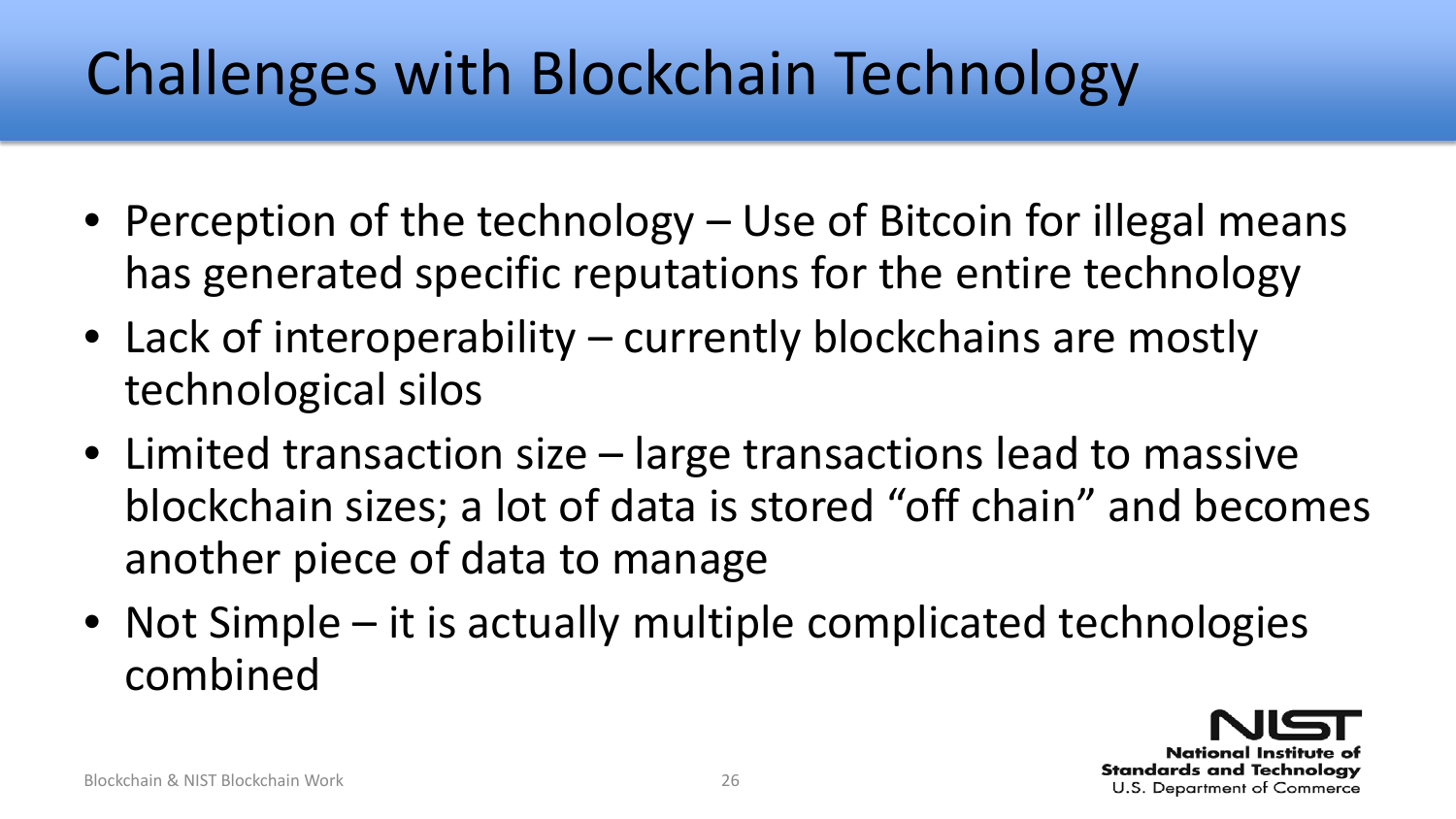# Challenges with Blockchain Technology

- Data Immutability how to deal with data which cannot be changed?
- Proof of work is expensive computationally, and power consumption
- Relatively new a lot of technology and development tools around blockchains is still in alpha or beta level
- Small number of research workbenches like this, where researchers can explore the technology freely